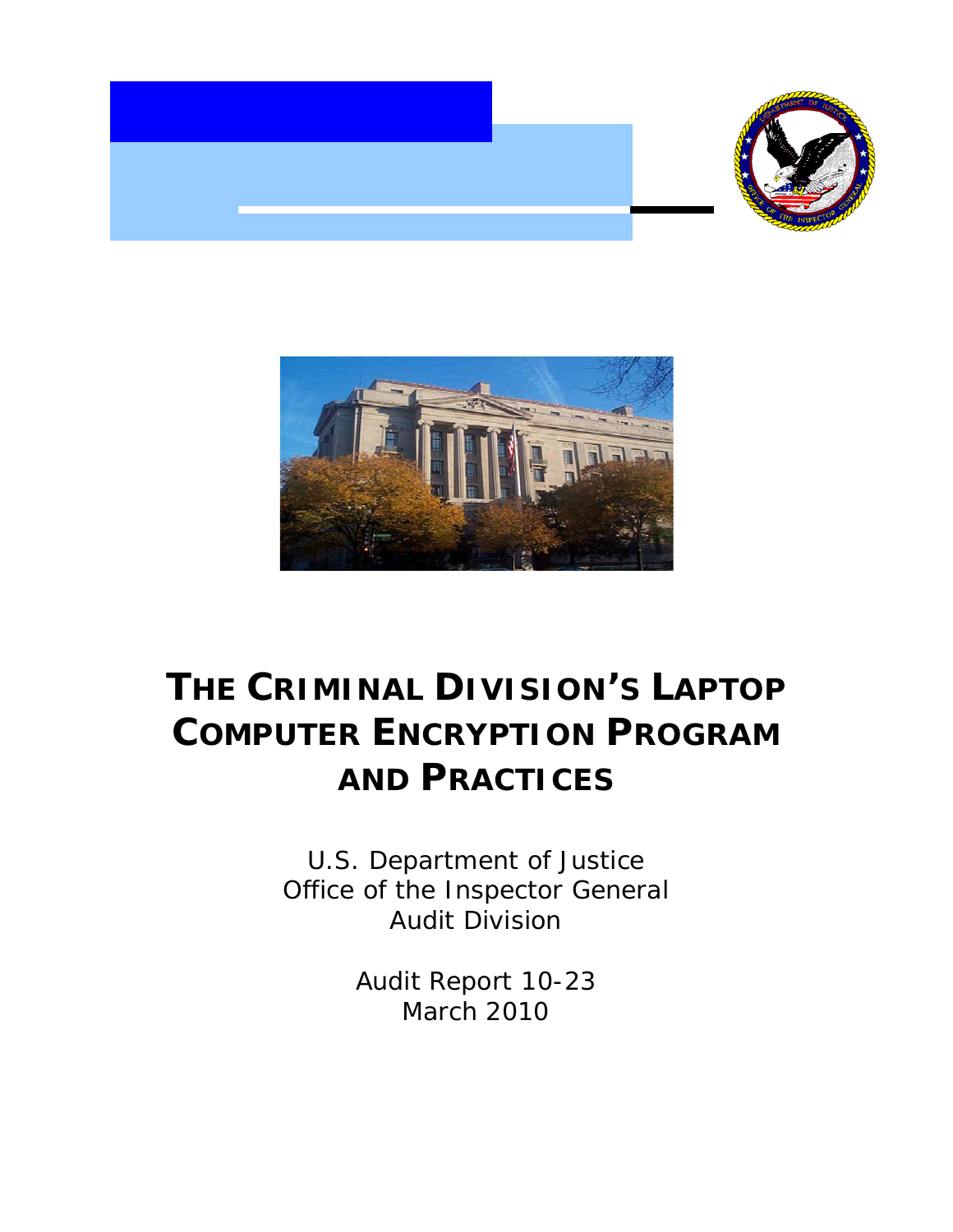# **THE CRIMINAL DIVISION'S LAPTOP COMPUTER ENCRYPTION PROGRAM AND PRACTICES**

# **TABLE OF CONTENTS**

#### **Page**

|                                                                                                                         | 1                       |
|-------------------------------------------------------------------------------------------------------------------------|-------------------------|
|                                                                                                                         | $\overline{2}$          |
|                                                                                                                         | 3                       |
|                                                                                                                         | $\overline{\mathbf{4}}$ |
|                                                                                                                         | 10                      |
| The Criminal Division's Efforts to Ensure Safeguards<br><b>Over DOJ Data on Laptop Computers</b>                        | 10                      |
|                                                                                                                         | 10                      |
| Laptop Computers Owned by the Criminal Division                                                                         |                         |
| Laptop Computers Owned by Contractors and                                                                               | 17                      |
|                                                                                                                         | 19                      |
| STATEMENT ON INTERNAL CONTROLS                                                                                          | 21                      |
| <b>STATEMENT ON COMPLIANCE WITH LAWS</b>                                                                                |                         |
|                                                                                                                         | 22                      |
| <b>APPENDIX I:</b><br><b>OBJECTIVES, SCOPE, AND METHODOLOGY</b>                                                         | 23                      |
|                                                                                                                         | 25                      |
| APPENDIX III: CRIMINAL DIVISION'S RESPONSE                                                                              | 26                      |
| APPENDIX IV: OFFICE OF THE INSPECTOR GENERAL<br><b>ANALYSIS AND SUMMARY OF ACTIONS</b><br>NECESSARY TO CLOSE THE REPORT | 31                      |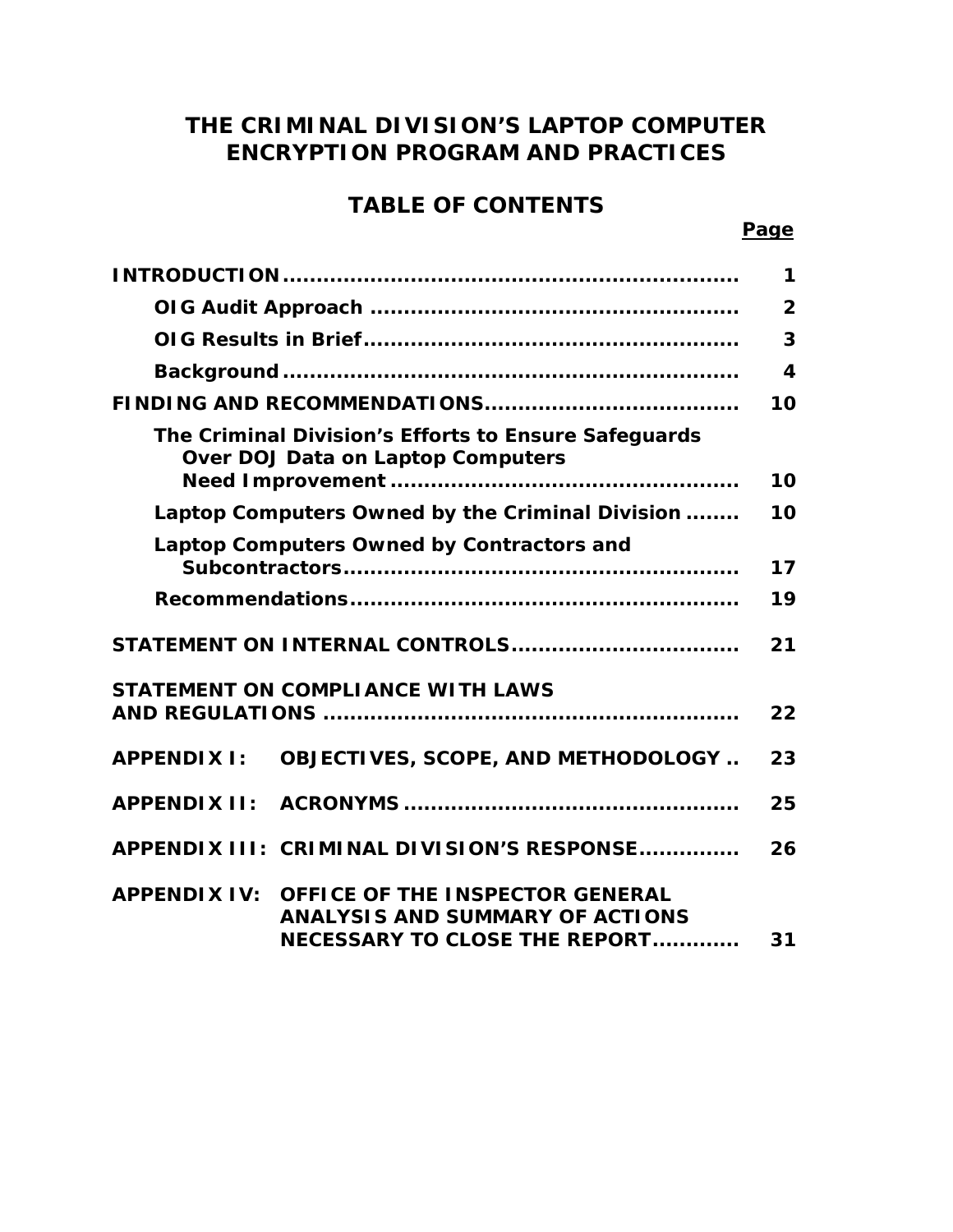# <span id="page-2-0"></span>**THE CRIMINAL DIVISION'S LAPTOP COMPUTER ENCRYPTION PROGRAM AND PRACTICES**

# **INTRODUCTION**

 Significant losses of sensitive data and personally identifiable sector over the past few years.<sup>1</sup> For example, in May 2006 the investigation determined that the laptop was not encrypted. $2$  In February 2009 a federal judge approved the government's plans to information have occurred in both the government and in the private Department of Veterans Affairs reported that a laptop computer containing personal information on approximately 26 million veterans and active duty military personnel had been stolen, and an pay \$20 million for out-of-pocket expenses for credit monitoring or physical symptoms of emotional distress to veterans exposed to possible identity theft resulting from the laptop loss.

 weaknesses concerning unencrypted laptop computers used by its contractors, subcontractors, and vendors and other issues.<sup>[3](#page-2-3)</sup> The Civil Division concurred with our findings and is in the process of implementing corrective action, including ensuring that laptop In 2009, the Department of Justice Office of the Inspector General (OIG) issued a report on the Civil Division's laptop computer encryption program and practices in which we found significant computers used to process Department of Justice (DOJ) data are encrypted.

 deployment practices in the Criminal Division. The Criminal Division is As a result of our findings in the Civil Division report, we initiated this audit to assess the adequacy of laptop computer encryption responsible for prosecuting significant criminal cases of national interests such as organized crime, money laundering and narcotics,

 $\overline{a}$ 

<span id="page-2-1"></span><sup>&</sup>lt;sup>1</sup> The term "personally identifiable information" refers to information that can be used to distinguish or trace individuals' identity, such as their name and social security number.

<span id="page-2-2"></span><sup>&</sup>lt;sup>2</sup> Encryption is the use of algorithms (i.e., mathematically expressed rules) to encode data in order to render it readable only for the intended recipient.

<span id="page-2-3"></span> 3 U.S. Department of Justice, Office of the Inspector General, *The Civil Division's Laptop Computer Encryption Program and Practices*, Audit Report 09-33 (July 2009).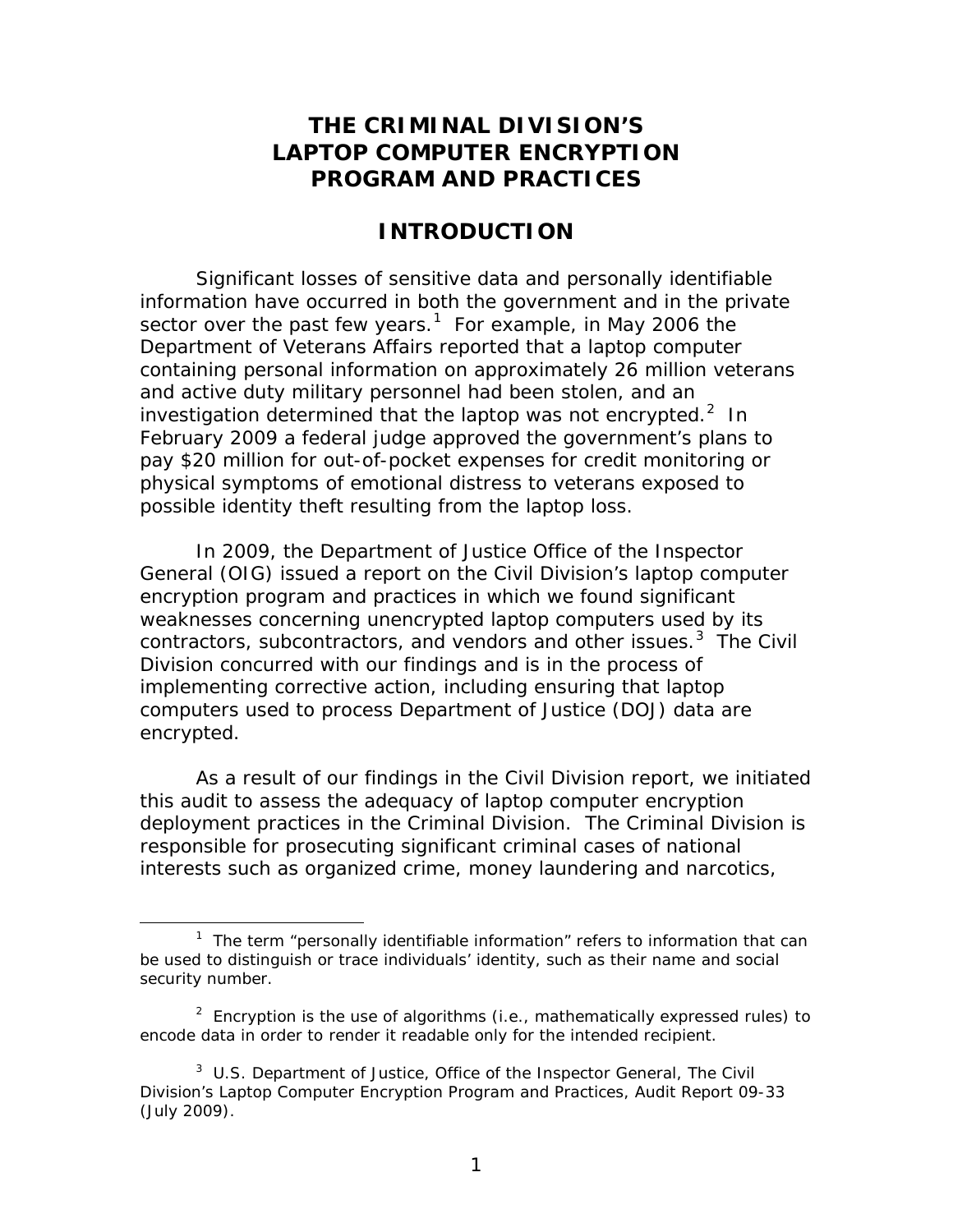<span id="page-3-0"></span> as sensitive. and dangerous drugs, and it treats all work processed on DOJ laptops

### **OIG Audit Approach**

 Division complies with federal and DOJ policies regarding: (1) the use use to process DOJ sensitive and classified information; and Our audit objectives were to determine whether the Criminal of whole disk encryption on the laptop computers that Criminal Division employees, contractors, subcontractors, and other vendors (2) encryption certification procedures for the laptop computers of contractors, subcontractors, and other vendors providing services to the Criminal Division.

The scope of our audit included two types of laptop computers: The scope of our audit included two types of laptop computers: (1) laptops owned by the Criminal Division, and (2) laptops owned by Criminal Division. The laptop computers owned by the Criminal contractors, subcontractors, and other vendors working for the Division are mostly "pooled" laptops that are loaned to Criminal Division employees and to contractors on an as-needed basis. All Criminal Division-owned laptop computers are authorized to process "sensitive but unclassified" information.

 During our audit, we interviewed officials within the Criminal Officer's Technical Representatives (COTR), Criminal Division Division, Justice Management Division (JMD), and contractor personnel with responsibility for encryption policy development and deployment practices. Additionally, we interviewed Procurement and Contracting Staff at JMD. Within the Criminal Division, we interviewed Contracting contractors and subcontractors, and attorneys regarding laptop data security practices.

 system. We selected a sample of 40 laptops for testing and required computers within their section, log on to these laptops. For this sample, we verified that encryption software was completely installed and that the installation date was documented within the software. As of November 5, 2009, the Criminal Division had 799 laptops listed in ARGIS, the Department's official property management that the Section Laptop Managers, who are responsible for laptop We also followed up on a DOJ Computer Emergency Response Team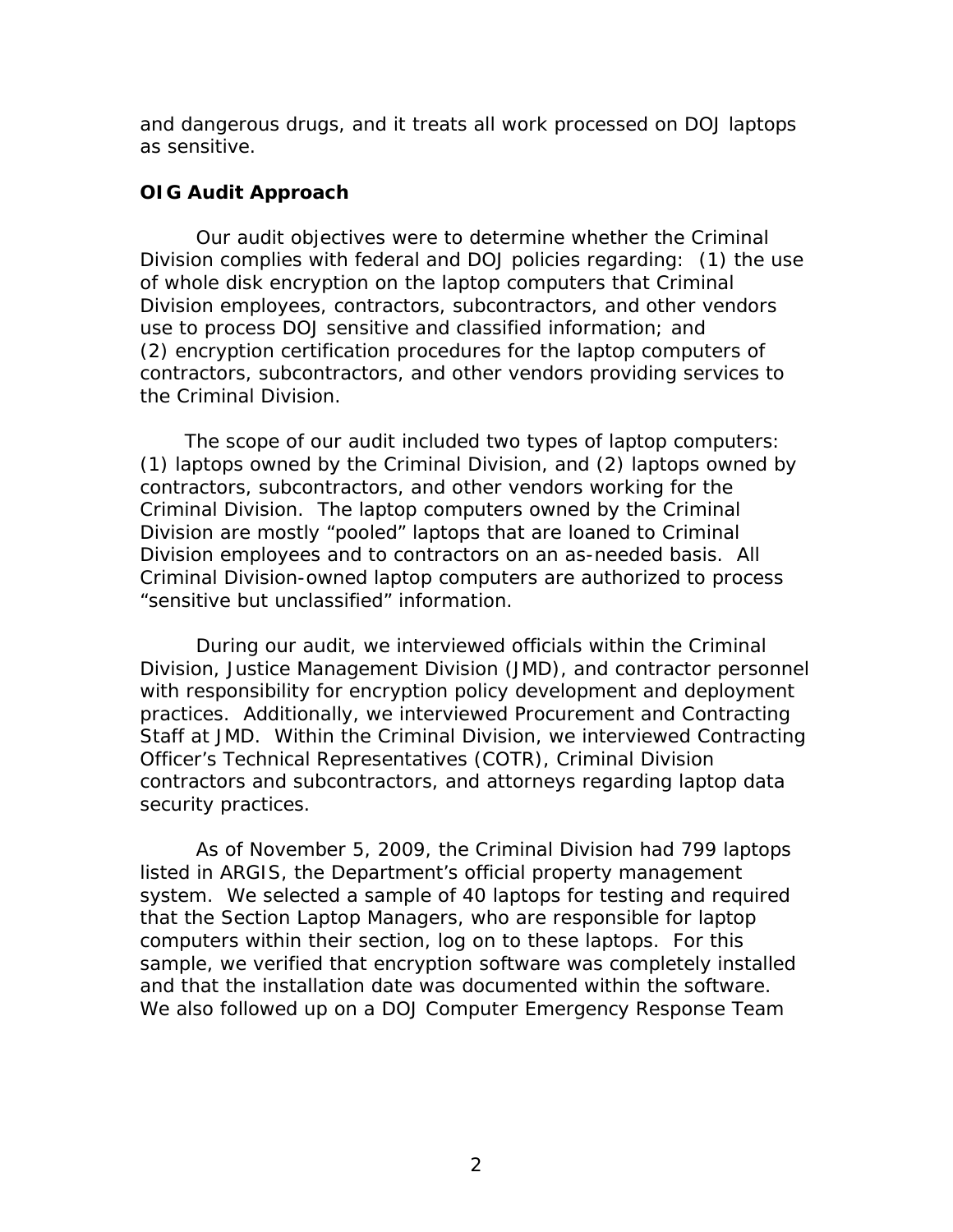<span id="page-4-0"></span>(DOJCERT) incident report in May 2009 by the Criminal Division that related to the loss of a laptop computer. $4$ 

 major contract types used by the Criminal Division, Mega 3 and the Offices, Boards, and Divisions (OBD 47) contracts for litigation support. We visited two off-site facilities to verify data security practices by a Mega 3 contractor and subcontractor.<sup>[5](#page-4-2)</sup> From three Criminal Division sections, we selected 9 of 18 OBD 47 contractors to We also tested non Criminal Division-owned laptops on two test contractor-owned laptops for the installation of whole disk encryption software.

### **OIG Results in Brief**

 $\overline{a}$ 

### *Criminal Division-Owned Laptop Computers*

 Windows passwords enabled. All of the unencrypted laptops were in contained sensitive departmental data. Our review found that of the 40 laptops we tested for encryption software, 10 did not have encryption, and 9 of those 10 did not have one Criminal Division section, the International Criminal Investigative Training Assistance Program (ICITAP), and all of those laptops

settings.<sup>6</sup> Also, documentation was not maintained to verify the computers. In addition, the Criminal Division was unable to produce In addition to our testing of laptops for encryption, we found weaknesses in other areas of the Criminal Division's laptop encryption program. We determined that at least 43 laptops did not comply with DOJ standards and Criminal Division requirements for laptop security successful installation of whole disk encryption software for all laptop an accurate inventory of the universe of laptop computers it owns from ARGIS, DOJ's official property management system.

<span id="page-4-1"></span> $4$  DOJCERT is a reporting and tracking system that provides support of the resolution of issues that could disrupt working operations of the Department of Justice's Information Technology (IT) systems. DOJCERT is responsible for coordination and support of all response activities.

<span id="page-4-2"></span> $5$  The Criminal Division COTR and Mega 3 contractors stated that Mega 3 contracted litigation support providers do not use laptop computers. Therefore, we did not have any Mega 3 laptops to test.

<span id="page-4-3"></span> $6$  As we explain in detail in the Baseline Configuration Section of this report, we confirmed with Information Technology Management that 43 laptops were not in compliance with DOJ requirements.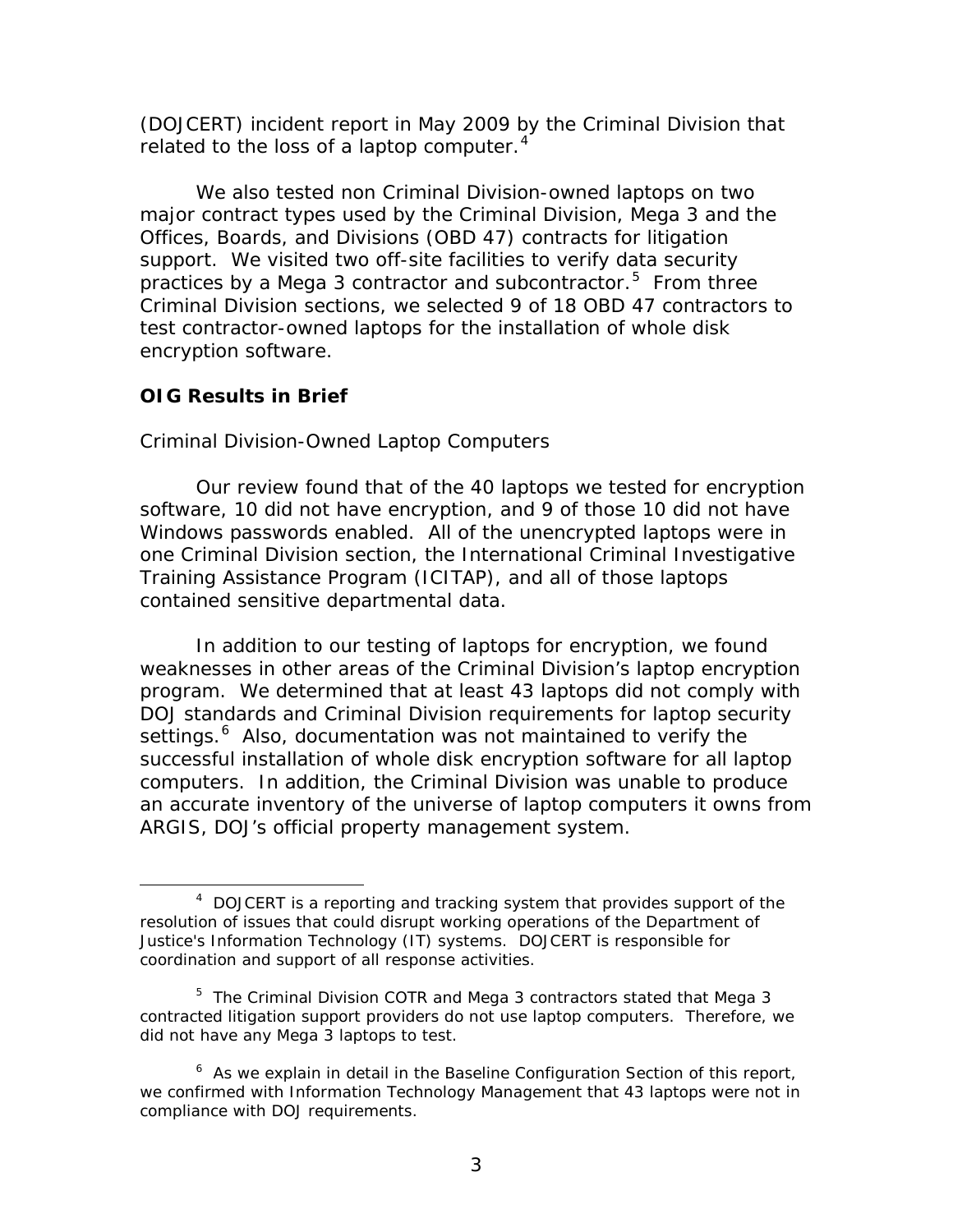#### <span id="page-5-0"></span>*Non-Criminal Division-Owned Laptop Computers*

We found serious deficiencies with the OBD 47 contractor-owned laptops. Specifically, seven out of nine OBD 47 contractors we tested processed sensitive Department data on laptops without encryption.

In addition to our testing of contractor laptops for encryption, we found weaknesses in oversight of data security policies for the Criminal Division's contractors. For both the Mega 3 and OBD 47 contracts, we found that these contracts did not have the required security clause requiring encryption, and the Criminal Division had not implemented alternative controls to compensate for the contract deficiencies.

### **Background**

The Criminal Division develops, enforces, and supervises the application of federal criminal laws, except those specifically assigned to other components such as the Antitrust, Civil Rights, Environment and Natural Resources, and Tax Divisions. The Criminal Division and the 93 U.S. Attorneys have the responsibility for overseeing criminal matters under more than 900 statutes as well as certain civil litigation. In addition to its direct litigation responsibilities, the Criminal Division formulates and implements criminal enforcement policy.

 provides help to coordinate international as well as federal, state, and The Criminal Division also approves or monitors sensitive areas of law enforcement, such as participation in the Witness Security Program and the use of electronic surveillance; advises the Attorney General, Congress, the Office of Management and Budget (OMB), and the White House on matters of criminal law; provides legal advice and assistance to federal prosecutors and investigative agencies; and local law enforcement matters.

 As of January 2010, the Criminal Division had 747 full-time employees on-board. It is comprised of but not limited to the following sections: Organized Crime and Racketeering Section Operations (OEO). (OCRS); Asset Forfeiture and Money Laundering Section (AFMLS); Fraud Section (FRD); Computer Crime and Intellectual Property Section (CCIPS); International Criminal Investigative Training Assistance Program (ICITAP); Domestic Security Section (DSS); Child Exploitation and Obscenity Section (CEOS); Office of Overseas Prosecutorial Assistance, Development and Training (OPDAT); Narcotic and Dangerous Drug Section (NDDS); and Office of Enforcement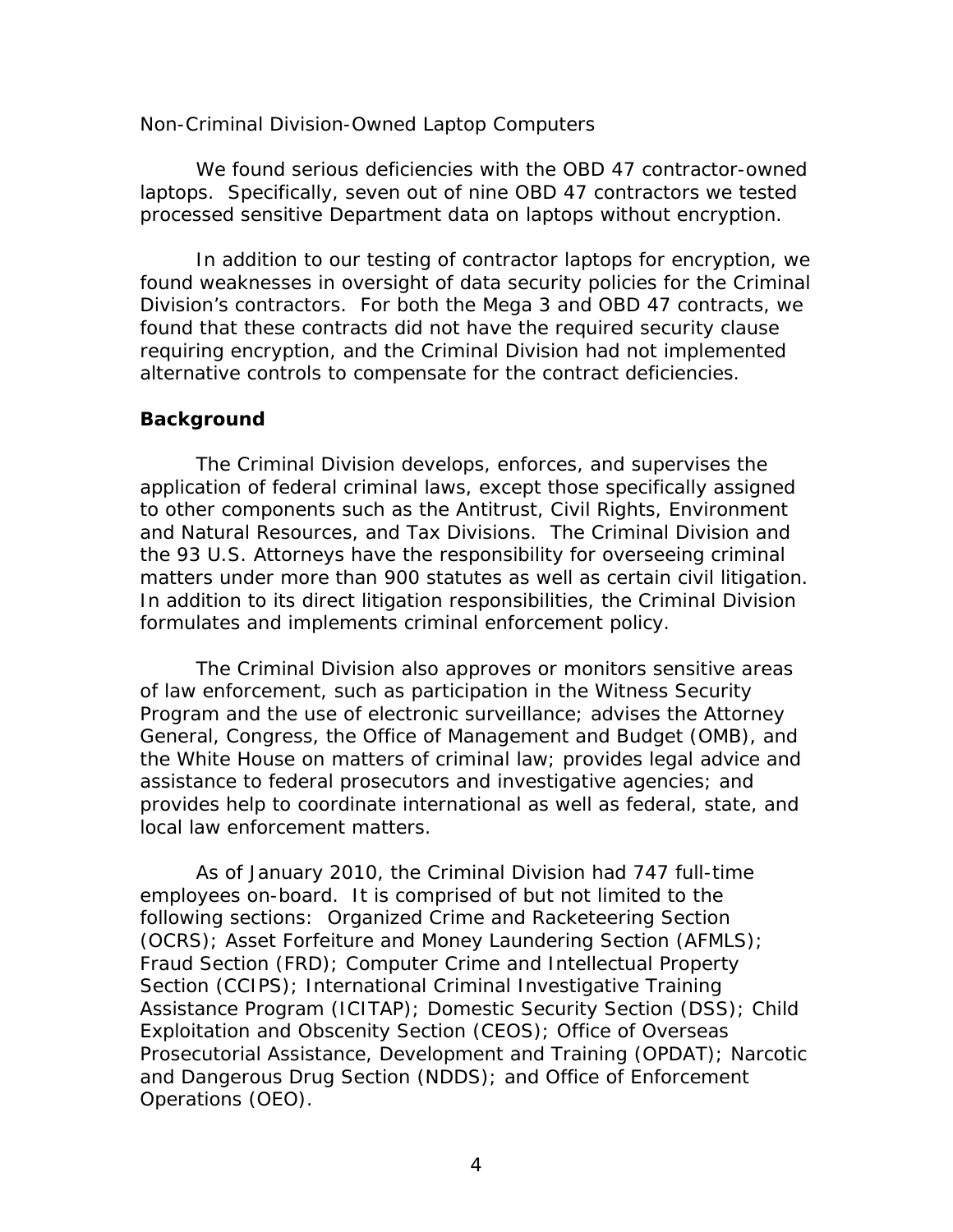The Criminal Division's Information Technology Management group is responsible for the implementation and oversight of laptop security throughout the Division. The Information Technology Management staff installs encryption software for Criminal Division laptops and provides technical support.

 subcontractors, and other vendors (such as expert witnesses, The two major contract types used by the Criminal Division to obtain litigation support services are the Mega 3 and the OBD 4[7](#page-6-0) contracts.<sup>7</sup> and present evidence throughout the litigation process. In its work, the Criminal Division uses contractors, specialists, and consultants) to assist with its wide range of duties. Contracted litigation support providers help acquire, organize, develop,

During our audit, we requested from the Criminal Division a list of contractors supporting the Division. In December 2009, the Criminal Division provided us with a list of 168 full-time contractors. This list included some Mega 3 contractors, but the Criminal Division was unable to provide an accurate number of Mega 3 contractors from the list of 168 contractors during audit field work.

 (Fraud, Asset Forfeiture and Money Laundering, and Office of Special Procurement Guidance Document (PGD) 08-04, and we received contracts were not included on the list provided by ADMIN. These 24 contracts covered 18 distinct OBD 47 contracting entities. <sup>8</sup> Therefore, OBD 47 contracts. Subsequently, the Criminal Division was unable to In order to identify an accurate number of OBD 47 contractors, we requested a list from the Criminal Division's Office of Administration (ADMIN). We also selected a sample of three sections Investigations) to review OBD 47 contractor compliance with the DOJ separate contracting lists from each of these three sections. However, we noted a material difference between the list provided by ADMIN and the section specific lists. Specifically, the three sections sampled for OBD 47 review provided us with 24 contracts, but 8 of those 24 the ADMIN provided list is not a complete and accurate account of the confirm an accurate number of OBD 47 contractors.

<u>.</u>

<span id="page-6-0"></span> $7$  The Mega 3 contracts provide automated litigation support services and the OBD 47 contracts are used to procure the services of expert witnesses or litigation consultants. See Appendix I, Objectives, Scope, and Methodology for more details.

<span id="page-6-1"></span> $8$  Our testing of OBD 47 contractors (individuals and companies) differs from the total number of contracts reviewed because an OBD 47 contractor may be responsible for working on multiple contracts.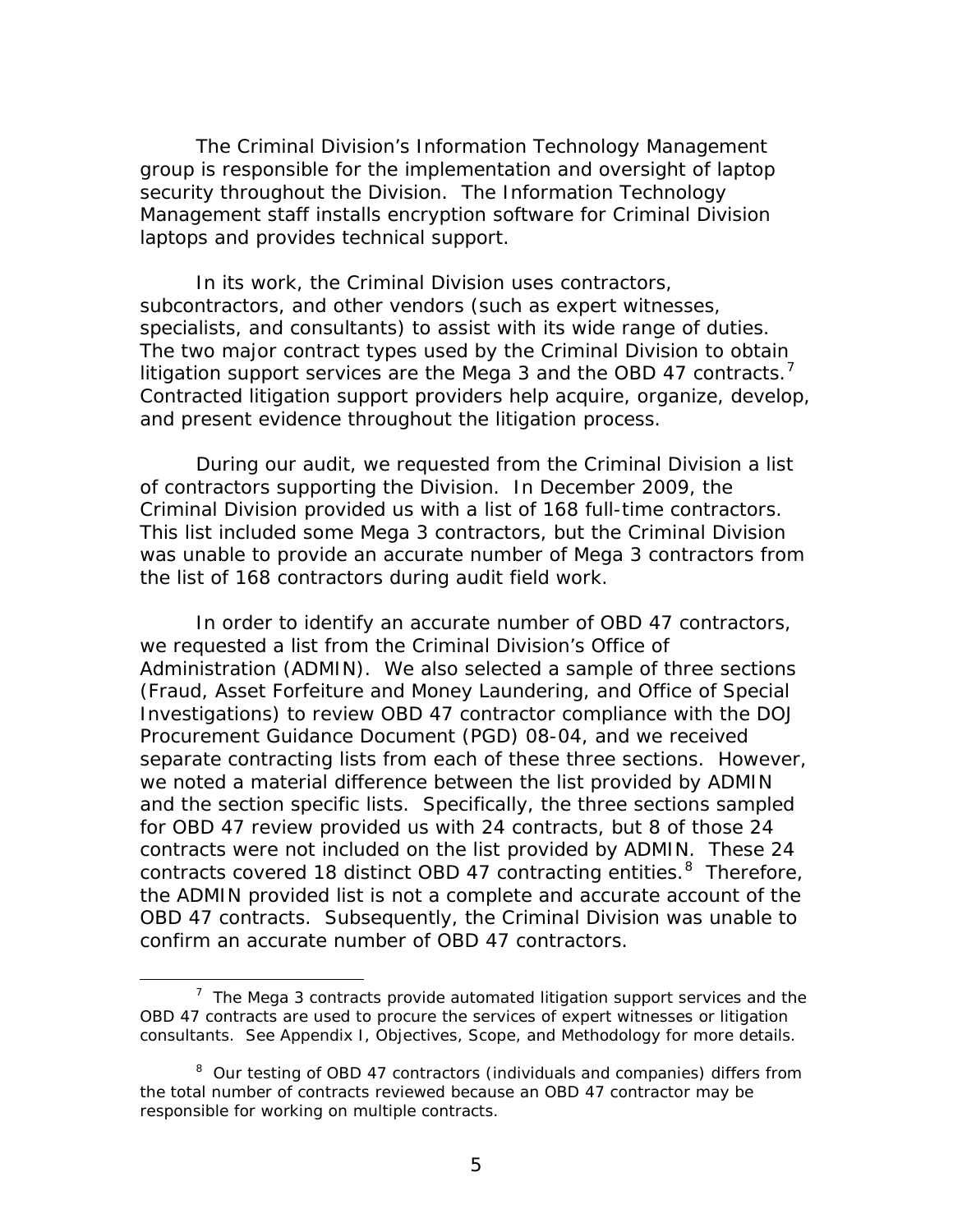### *Laptop Encryption Policy within the DOJ*

 (NIST), Federal Information Processing Standards (FIPS) 140-2 DOJ Order 2640.2F establishes laptop encryption policy for DOJ employees and contractors. Chapter 2, section 12 states that information on mobile computers or devices (e.g., notebook computers, personal digital assistants) and removable media shall be encrypted using a National Institute of Standards and Technology validated or National Security Agency (NSA) approved encryption mechanisms.

### *Laptop Encryption Policy for Contractors*

 security clause addressing Department systems and data, including On March 20, 2008, the Department's Senior Procurement Executive issued DOJ PGD 08-04, Security of Systems and Data, Including Personally Identifiable Information. PGD 08-04 contains a provisions governing the use of laptops by contractors, that must be included in all current and future contracts where a contractor handles data that originated within the Department, data that the contractor manages or acquires for the Department, and data that is acquired in order to perform the contract and concerns Department programs or personnel. In addition, the contractor must comply with all security requirements applicable to Department systems, and the use of contractor-owned laptops or other media storage devices to process or store data covered by the clause is prohibited until the contractor provides a letter to the contracting officer certifying the following requirements:

- 1. Laptops must employ encryption using a FIPS 140-2 approved product;
- 2. The contractor must develop and implement a process to ensure that security and other applications software is kept up-to-date;
- 3. Mobile computing devices must utilize anti-viral software and a host-based firewall mechanism;
- or its use is still required. All DOJ information is considered 4. The contractor must log all computer-readable data extracts from databases holding sensitive information and verify each extract including sensitive data has been erased within 90 days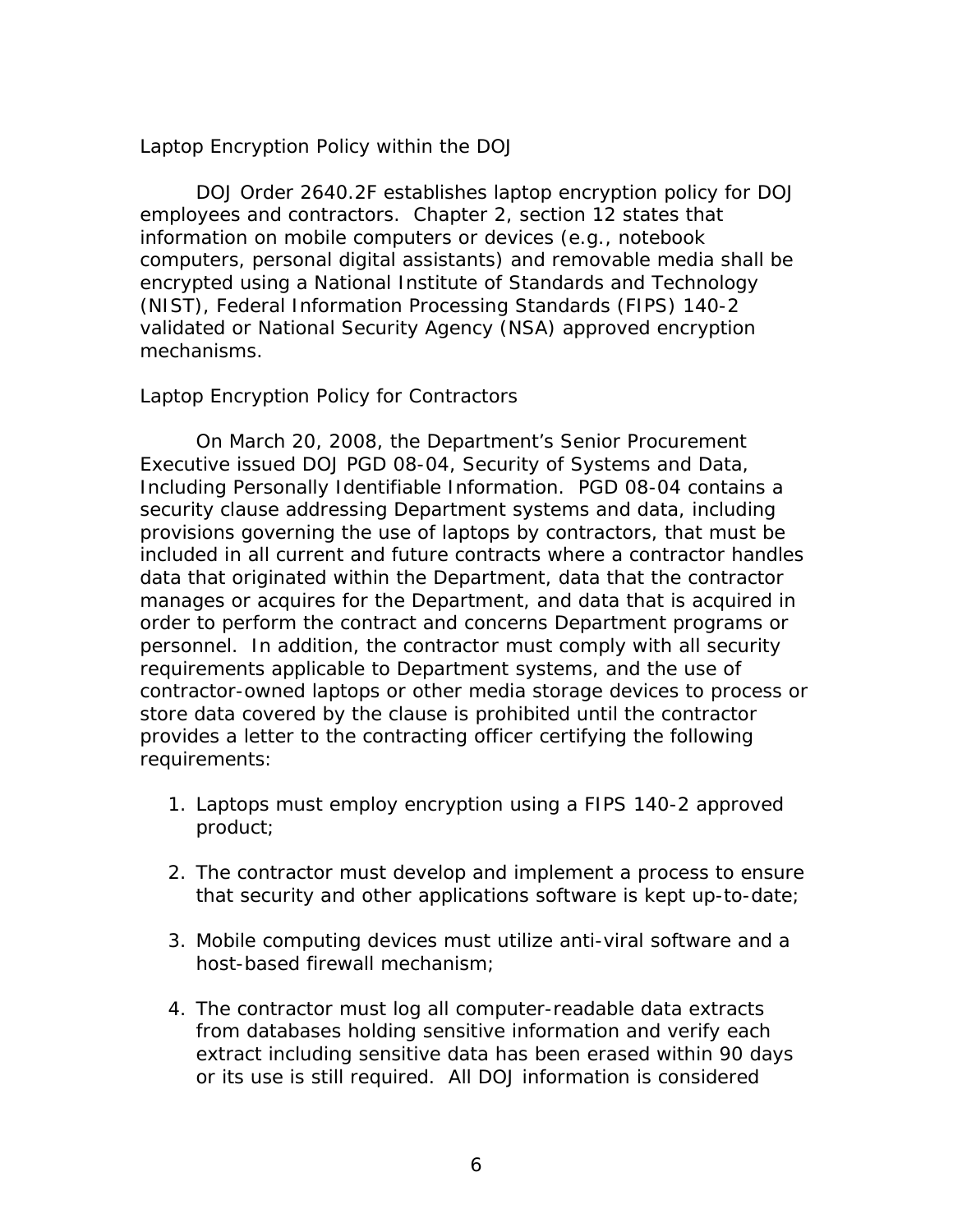sensitive information unless designated as non-sensitive by the Department;

- 5. Contractor-owned removable media, such as removable hard drives, flash drives, CDs, and floppy disks, containing DOJ data, must not be removed from DOJ facilities unless encrypted using a FIPS 140-2 approved product;
- 6. When no longer needed, all removable media and laptop hard drives shall be processed (sanitized, degaussed, or destroyed) in accordance with security requirements applicable to DOJ;
- 7. Contracting firms shall keep an accurate inventory of devices used on DOJ contracts;
- address at a minimum: authorized and official use; prohibition personally identifiable information; and 8. Rules of behavior must be signed by users. These rules must against unauthorized users; and protection of sensitive data and
- upon termination of contractor work. This removal must be 9. All DOJ data will be removed from contractor-owned laptops accomplished in accordance with DOJ Information Technology (IT) Security Standard requirements. Certification of data removal will be performed by the contractor's project manager and a letter confirming certification will be delivered to the DOJ Contracting Officer within 15 days of termination of contractor work.

 These requirements also apply to all subcontractors who perform work in connection with Department contracts. For each subcontractor, the contractor must certify that it has required the subcontractor to adhere to all such security requirements. Any breach by a subcontractor of any of the provisions is attributable to the contractor.

 must be made in writing to the DOJ Senior Procurement Executive. According to PGD 08-04, all current Department contracts must be modified to include the applicable clause within 60 days of the date of the issuance of the guidance, which was March 20, 2008, after which, laptops or devices not covered by certification letters may not be used on DOJ contracts. A request for a waiver from the requirement to include these clauses, or any deviations from the language of these clauses (except those that are more stringent),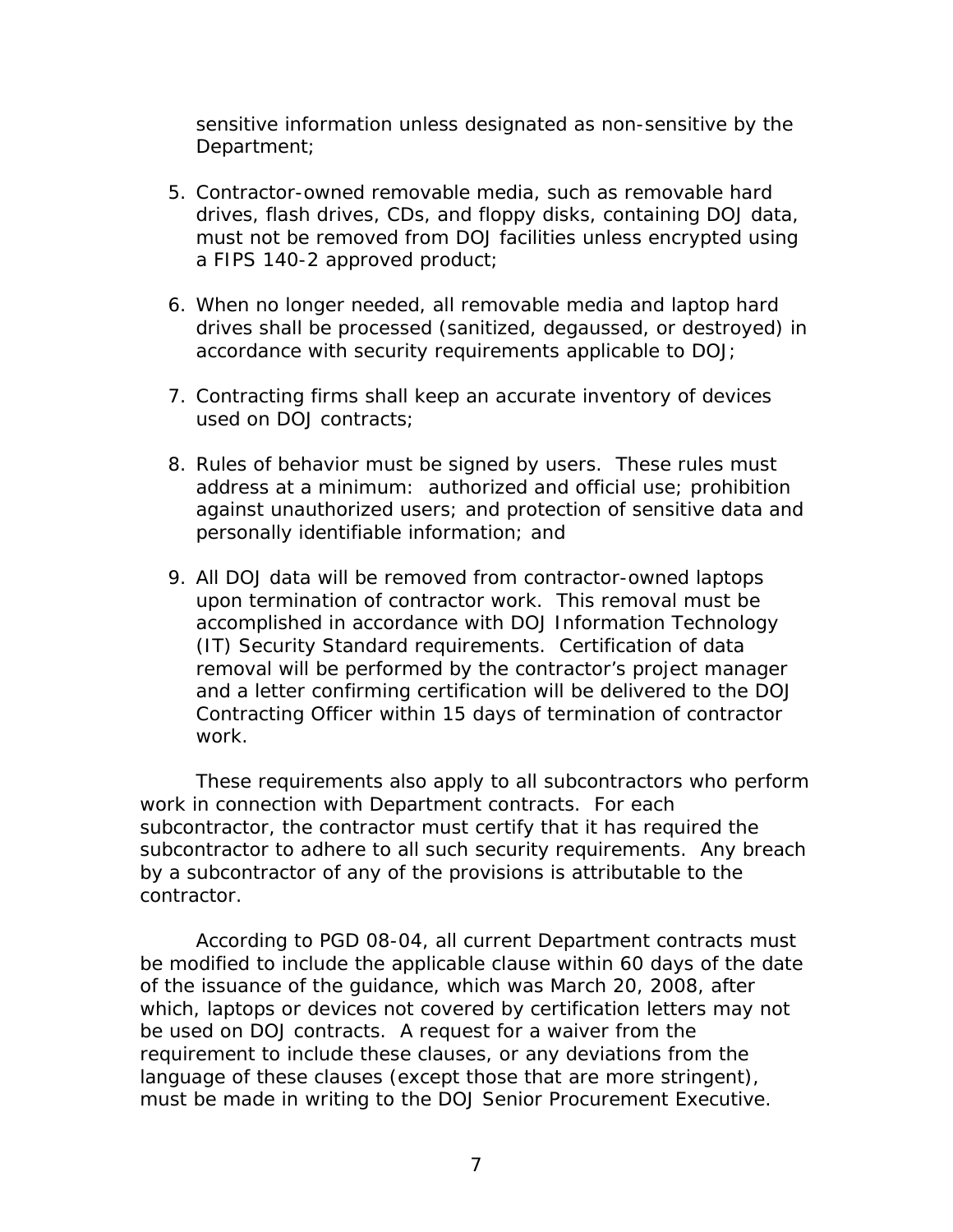According to the Senior Procurement Executive, permission for a deviation or waiver is only granted in unusual circumstances.

### *Civil Division's Request for a Waiver of Implementation of PGD 08-04, "Civil Waiver"*

In July 2008, in response to the PGD 08-04 document, the Civil Division issued a memorandum to the Senior Procurement Executive requesting an exemption from the requirement to incorporate the security clause into the Mega 3 contractors on behalf of all litigating components, which includes the Criminal Division.

In January 2009, the Senior Procurement Executive granted a waiver to exempt the security clause from being incorporated into the Mega 3 contracts after the Civil Division provided the following requirements to ensure that data security measures were implemented and enforced for the Mega 3 contracts:

- 1. data security guidance and instructions that were issued to vendors;
- 2. written acknowledgement from the contractors that they have received and accepted that data security guidance and instructions;
- 3. a statement by contractors agreeing to provide the data security guidance and instructions to all applicable employees and subcontractors and to provide adequate security training; and
- and would be taken to ensure that data security measures 4. a more detailed description of the steps that were taken are implemented and enforced.

 As requested, the Civil Division provided documentation to JMD January 2009 memo. As a result, the waiver only applied to the Mega 3 contracts and did not apply to the OBD 47 contracts. on how the Civil Division would meet the IT security requirements for Mega 3 contracts only. The Senior Procurement Executive did not address any other contract vehicles other than Mega 3 contracts in his

 During our audit of the Criminal Division, JMD informed us that the waiver applied to all litigating divisions. However, the Criminal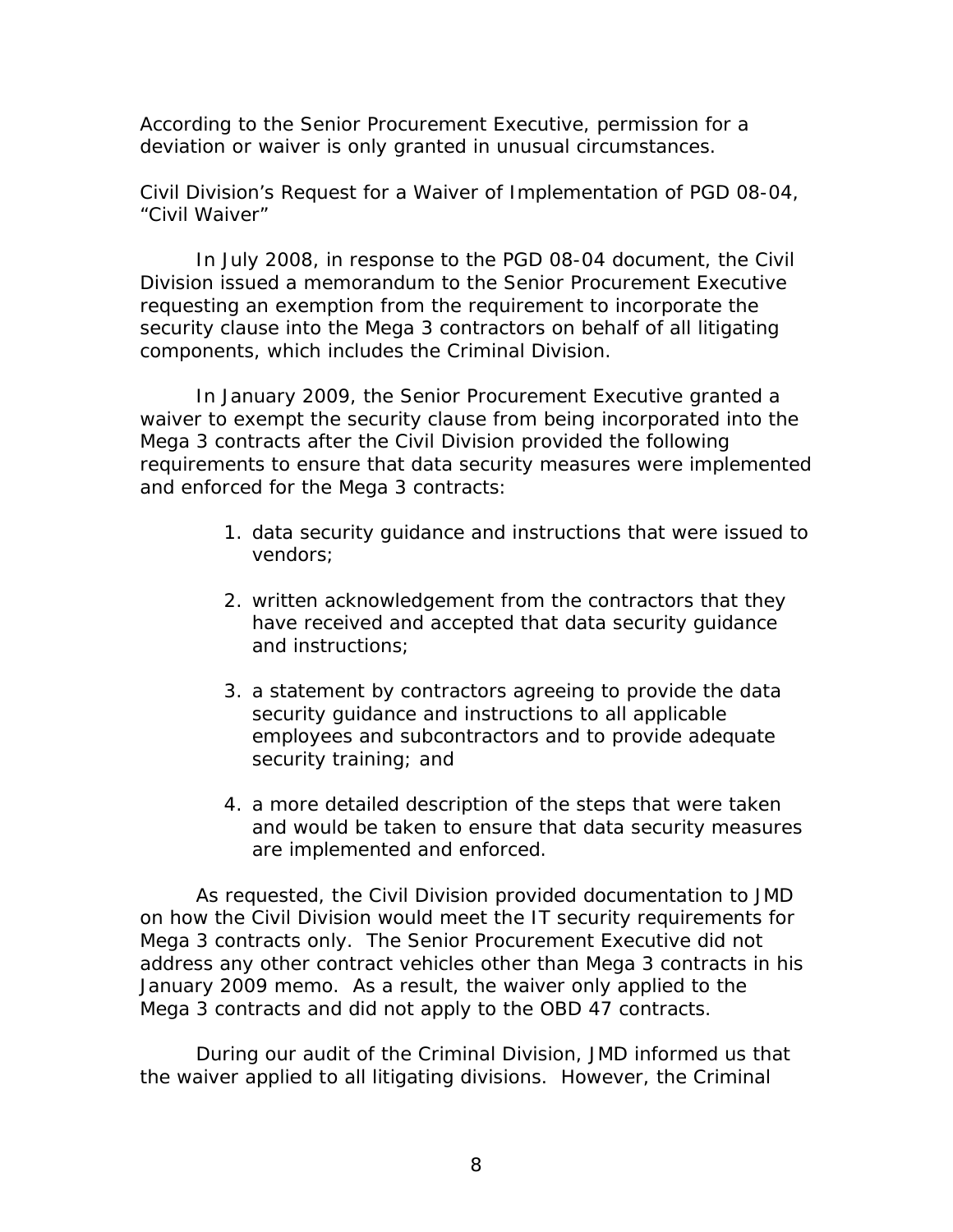Division officials were unaware of the PGD 08-04 security clause and the waiver.

#### *Impact of the Waiver*

 Although the Civil Division was granted the waiver for the the Department's physical perimeter. Therefore, regardless of the required to encrypt all laptop computers processing DOJ data. Mega 3 contracts on behalf of all litigating Divisions, including the Criminal Division, the revised Rules of Behavior for the Mega 3 contracts still required that contractors encrypt all Departmental data stored on laptops and on removable media being transported outside waiver, Mega 3 contractors, subcontractors, and vendors are still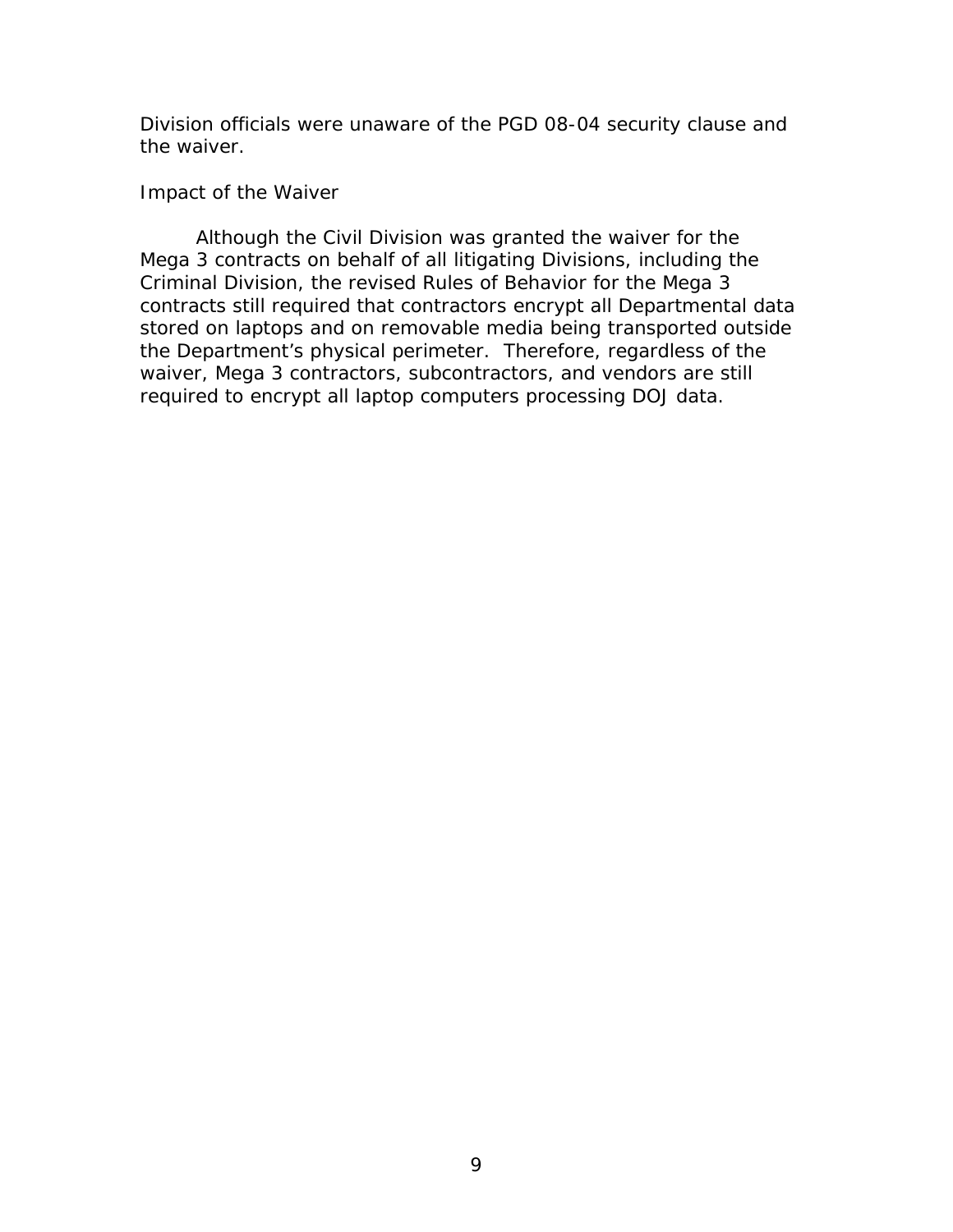# **FINDING AND RECOMMENDATIONS**

### <span id="page-11-0"></span> **The Criminal Division's Efforts to Ensure Safeguards Over DOJ Data on Laptop Computers Need Improvement**

We found that for laptops owned by the Criminal Division: computers used to process sensitive DOJ data were not (1) at one Criminal Division section, ICITAP, laptop encrypted; (2) at two Criminal Division sections (ICITAP and CCIPS), baseline configurations were not consistent with DOJ requirements for all laptop computers used to process DOJ data; (3) the Criminal Division did not maintain documentation to verify the successful installation of whole disk encryption software for all laptop computers; and (4) the Criminal Division did not maintain a complete and accurate laptop inventory in ARGIS.

In addition, the Criminal Division's efforts to ensure contractor safeguards over DOJ data need immediate attention to correct significant weaknesses. We found that: (1) contractor laptops used to process sensitive DOJ data were not encrypted; and (2) the Criminal Division did not provide sufficient oversight regarding the enforcement of data security measures for OBD 47 and Mega 3 contracts.

### **Laptop Computers Owned by the Criminal Division**

### *Encryption Test Results*

 perimeter is more vulnerable to compromise. The intent of this policy encryption mechanism. In addition, the Order requires DOJ DOJ Order 2640, 2F Chapter 2 Section 12, Protection of Mobile Computers/Devices and Removable Media, notes that information physically transported outside of the Department's secured physical is to compensate for protections not provided by physical security controls when information is removed from the component location. In accord with this Order, information on mobile computers/devices (e.g., notebook computers, personal digital assistants) and removable media must be encrypted using FIPS 140-2 validated or NSA approved components to ensure that all security related updates are installed on mobile computers and devices.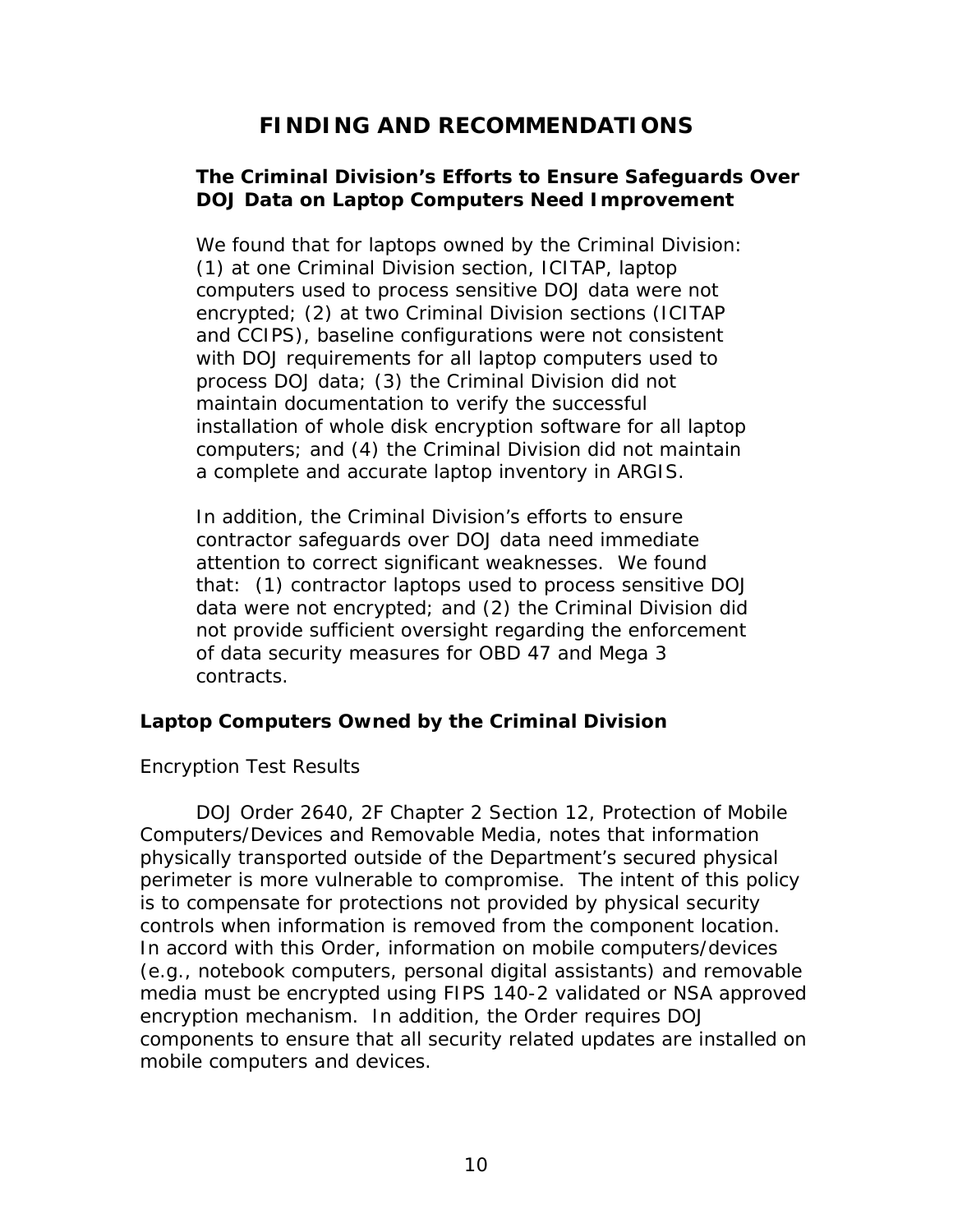The Criminal Division's Standard Operating Procedures (SOP), Stand Alone Laptop PC Management Version 4.2, requires that the Division's laptop System Administrator install PointSec hard drive encryption software on each laptop.

 encrypted. However, each of the laptop computers we tested in the To test the encryption of Criminal Division laptops, we sampled 40 laptop computers from 7 Criminal Division sections. Our tests found that laptops within the Criminal Division's International Criminal Investigative Training Assistance Program (ICITAP) section were not other six Criminal Division sections were encrypted.

 We noted that all 10 of the sampled ICITAP laptops used to process DOJ Data were not encrypted.<sup>[9](#page-12-0)</sup> In addition to not having as reports, a management video, and field notes for ICITAP work. For example, the laptops included the following data: whole disk encryption, the laptops contained DOJ documentation such

- Attorney General Weekly Submission-Iraq Program;
- International Development and Training Programs Iraq Program Update, was marked for Internal Distribution Only;
- Corrections, and Commissions on Public Integrity; and • Iraqi Program Accomplishments report based on Police,
- Pakistan Program Management Evaluation Report.

 on these laptops. ICITAP officials stated that these laptops were in on the laptops and the nature of their sensitivity. Information We asked ICITAP and Information Technology Management officials whether they were aware that sensitive DOJ data was stored use by ICITAP staff, but they were unaware of what files were stored Technology Management officials stated that they were unaware that the laptops were unencrypted.

 We also asked for the procurement documentation for the 10 ICITAP unencrypted laptops from the Criminal Division's ICITAP and Information Technology Management sections. However, they were unable to provide the OIG with information regarding the procurement

 $\overline{a}$ 

<span id="page-12-0"></span> $9$  These laptops were selected because we considered them to be high risk since they were not listed on Information Technology Management's laptop loaner pool inventory and therefore they may not have received Information Technology Management oversight.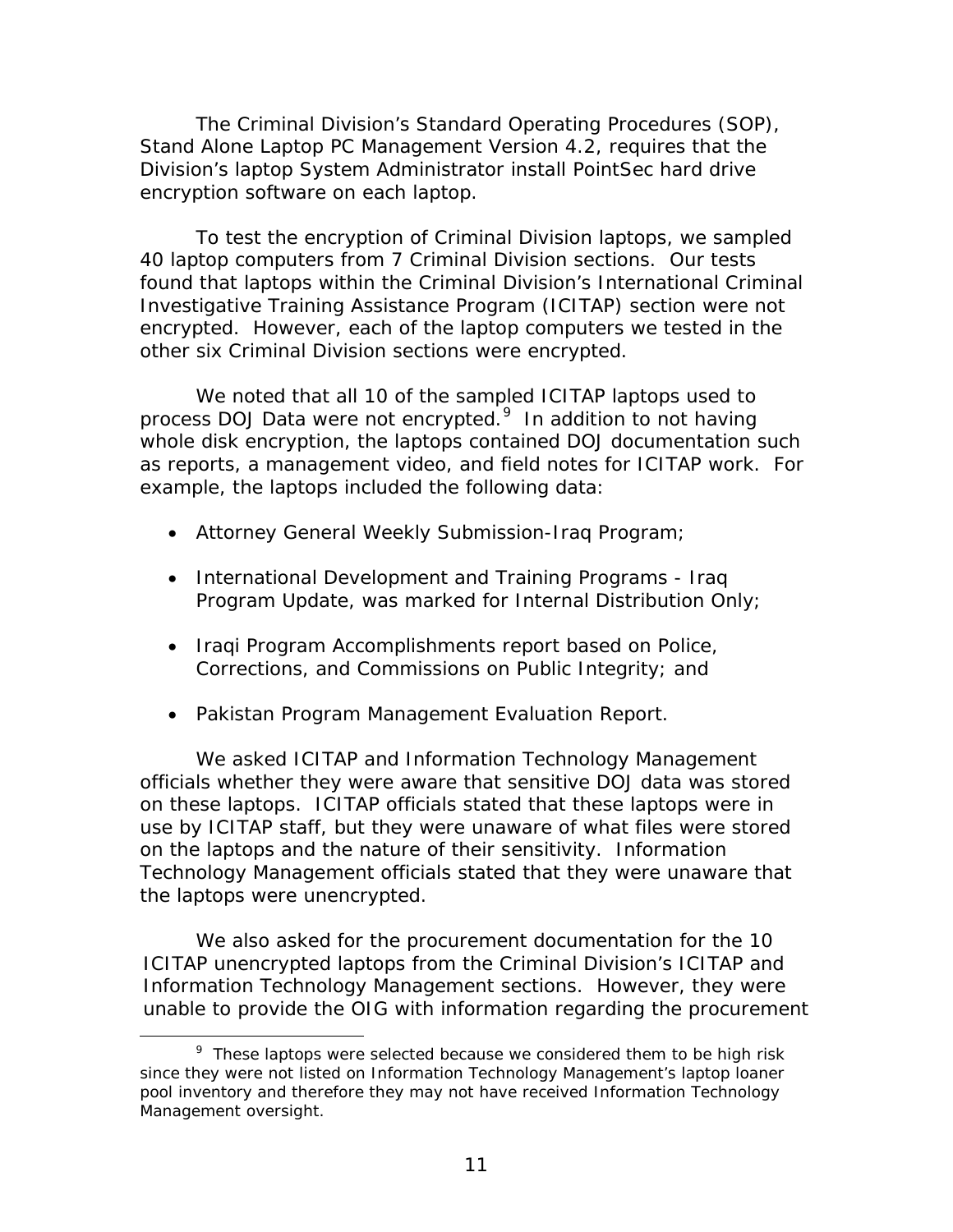of the 10 unencrypted laptops. ICITAP and Information Technology Management informed us that they would search for the purchase orders for the unencrypted laptops. However, we received an e-mail from a member of the Information Technology Management staff indicating that the purchase orders could not be found by either section.

 configuration including encryption. Although Information Technology Additionally, ICITAP officials informed the OIG that they believed the laptops went through Criminal Division's Information Technology Management as directed by Criminal Division policy. However, Information Technology Management was unable to determine whether the laptops came through their section prior to use for proper Management is responsible for maintaining oversight of laptop security throughout the Division, it was unaware that these laptops did not receive the approved configuration baseline.

#### *Baseline Configuration Non-Compliance*

 laptop System Administrator keep laptop images up to date. If major Criminal Division, Information Technology Management SOP, Stand Alone Laptop PC Management Version 4.2, requires that the hardware and software updates are needed, a Change For Request must be submitted and a new image must be created.

 that in accordance with DOJ IT Security Standard – Identification and Authentication (IA) Control, component IT systems shall identify: IT DOJ Order 2640, 2F Section 5, Technical Security Policy, states system users; processes acting on behalf of users; or devices, and that component IT systems shall authenticate (or verify) the identities of those users, processes, or devices, as a prerequisite to allowing access to component IT systems.

 DOJ Information Technology Security Standard, Access Control approved notification message before granting access to the system. Version 2.2 (control AC-08), requires that all DOJ systems display an The warning banner is required to be designed to remain on the laptop. computers' screen until the user logs on to the information system. The warning banners are required to be designed to alert potential system users that they are about to access a federal government system. Additionally, the banner must warn the potential user of DOJ system access criteria and ramifications for illegal and unauthorized system use. The warning banner also should contain DOJ's privacy and security notices.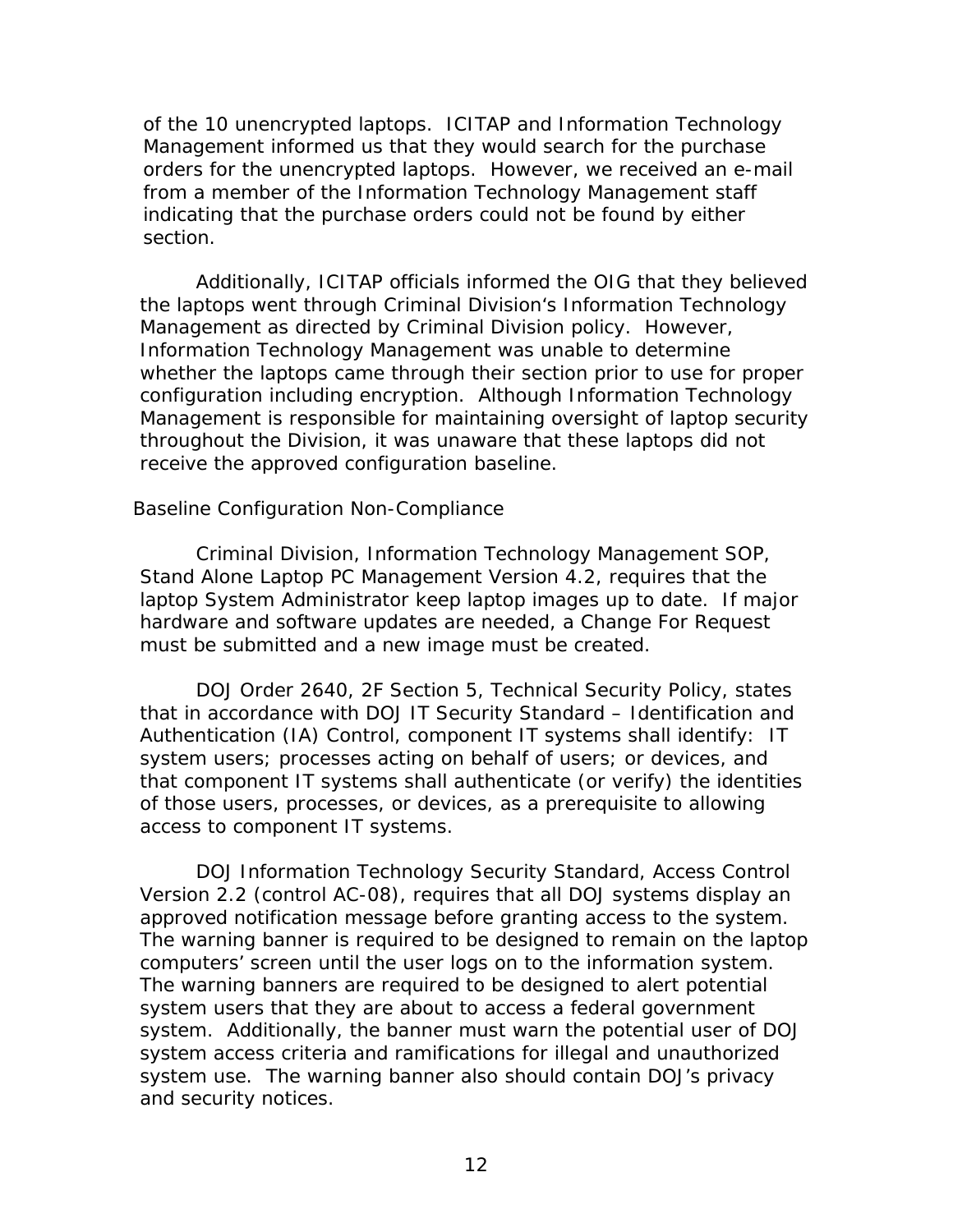updated patch information. Also, baseline configurations provide Baseline configurations provide information about the standard software loaded for a workstation or notebook computer including minimum information system settings such as password length and composition.

 performed in that section. Specifically, we tested 5 laptops each from We selected a sample of laptops for testing based on the number of laptops in each section and the sensitivity of the type of work the Computer Crimes and Intellectual Property section (CCIPS), Fraud, AFMLS, OPDAT, Office of Enforcement Operations, and Narcotics and Dangerous Drug Section, and 10 from ICITAP.

 We found that laptops imaged at CCIPS and ICITAP do not have the Information Technology Management approved baselines installed. Specifically, we noted that of the 40 laptops we tested:

- 4 CCIPS and 10 ICITAP laptops did not display a warning banner.
- 9 ICITAP laptops did not require a Windows password to access the system.

 During our testing, we noted that four of the five laptops selected for sampling at CCIPS did not display a warning banner. Management section as required by policy. Instead, CCIPS created an CCIPS stated that laptop computers are re-imaged between usages. However, we subsequently learned that the images that are used were not provided by the Criminal Division's Information Technology image used for their laptops that does not meet the approved DOJ configuration baselines.

During our testing, an Information Technology Management official became aware of this issue. Based on our results, Information Technology Management staff scanned the CCIPS laptops to review the configuration settings. The result of those scans concluded that the CCIPS image was not in compliance with DOJ requirements, including maintaining audit logs, password length, and password complexity. CCIPS informed us that 33 laptops were imaged incorrectly, including 4 of 5 we tested.

We were informed by a CCIPS official that the section had reimaged its own laptops based on the need for its attorneys to access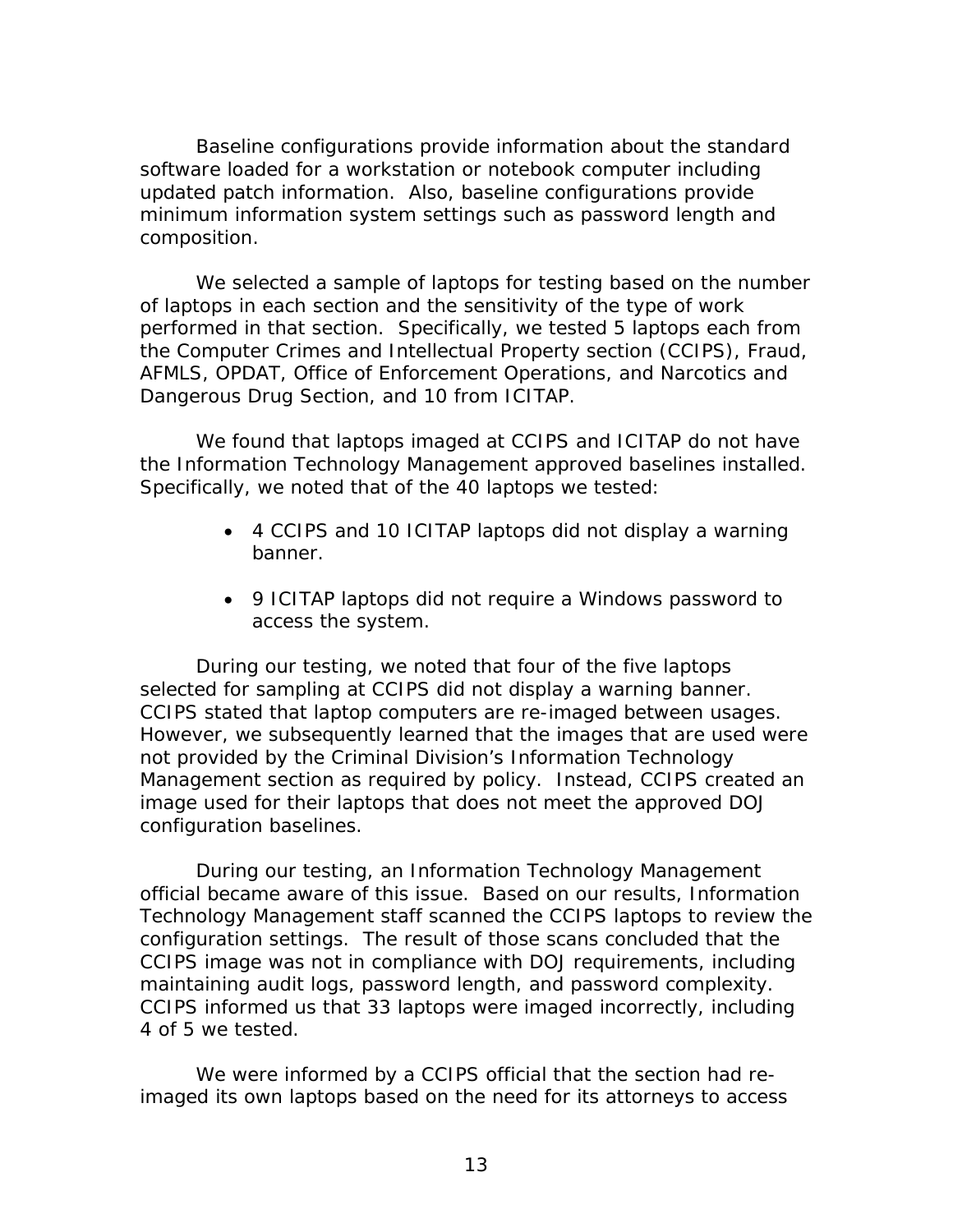particular applications and run programs that require administrative access that Information Technology Management's image does not allow. According to CCIPS, it received authorization from Information Technology Management to perform the re-imaging of its laptops. We requested verification of this authorization from Information Technology Management and CCIPS; however, neither was able to provide us with documentation to substantiate this agreement.

 ICITAP also had configuration issues with each of the 10 laptops informed us that the laptops did not meet DOJ requirements such as we tested. Information Technology Management officials informed us that they have removed all laptops from operation for further analysis, as directed by the Criminal Division's Chief Information Officer. After performing scans of the ICITAP laptop computers baseline configurations, an Information Technology Management official whole disk encryption, audit logs, password length, and password complexity.

harmful viruses and malware.<sup>[10](#page-15-0)</sup> For example, a laptop with Limewire Update discussed previously. Publicly accessible peer-to-peer file During our testing at ICITAP, we also found Limewire, an unauthorized software program, installed and running on one of the unencrypted ICITAP laptop computers. Limewire is a free peer-to-peer file sharing client that makes computers vulnerable by allowing unauthorized access. Limewire may also allow access to any file on a user's computer, including documents with personal information or DOJ sensitive data, and it allows the dissemination of potentially may allow an unauthorized user to obtain confidential reports such as the International Development and Training Programs-Iraq Program sharing technology is not permitted according to the DOJ IT Security Standards, Systems and Services Acquisitions.

 software had been installed on the laptop computer. As a result of our testing, Information Technology Management recalled the 10 ICITAP ICITAP officials were unaware that the unauthorized Limewire laptops we tested for further analysis, and it plans to surplus or reimage the laptops.

<u>.</u>

<span id="page-15-0"></span> $10$  Malware refers to a program that is inserted into a system, usually covertly, with the intent of compromising the confidentiality, integrity, and availability of the victim's data, application, or operating system. Malware has become the most significant external threat to most systems, causing widespread damage and disruption, and requiring extensive recovery efforts.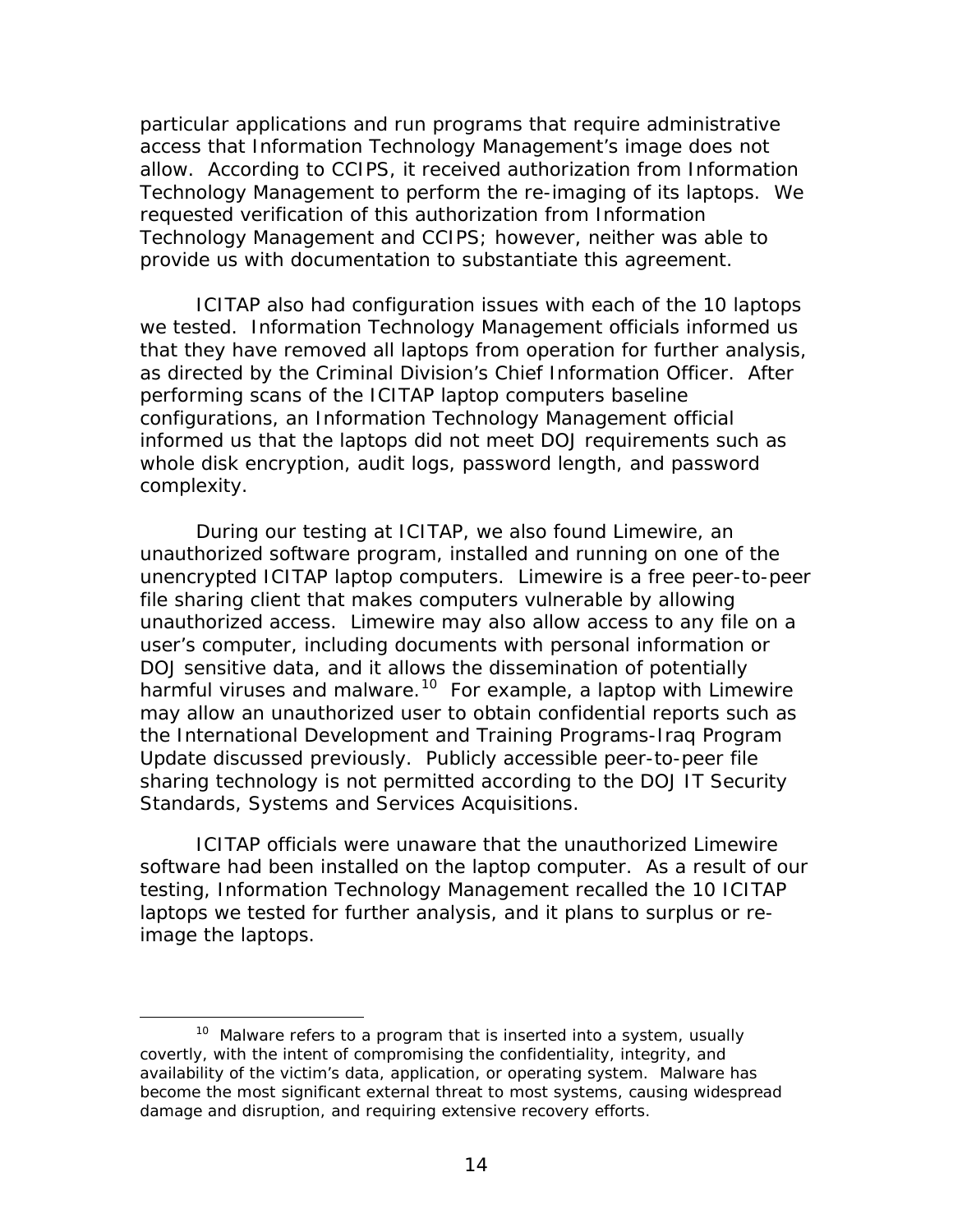#### *Encryption Installation Records Not Maintained*

DOJ Order 2640.2F Information Technology Security, Audit and Accountability, Chapter 1, Section 5, states that DOJ components should create, protect, and retain IT system audit records to the extent needed to enable security monitoring, analysis, investigation and reporting of unlawful, unauthorized, or inappropriate IT system activity.

 unencrypted laptop computers to be deployed; however, they could appropriately installed. Based on our review of a DOJCERT incident that involved the theft of an unencrypted laptop computer in May 2009 from the trunk of an attorney's car from the Criminal Division's Fraud section, we found that Criminal Division laptop encryption records are not maintained. We met with Information Technology Management staff to determine the stolen laptop's level of encryption. Information Technology Management staff stated that it does not allow any not provide documentation showing evidence when or if the encryption software was installed on any laptop. As a result the Criminal Division is unable to provide sufficient evidence that encryption software was

 laptop, including PointSec encryption software. The attorney and was not stolen and that any information left on the laptop was limited We contacted the attorney whose laptop was stolen in May 2009. The attorney reported that he believed the laptop was encrypted and that multiple layers of authentication were required to access the Information Technology Management staff further stated that little to no DOJ data was stored on the laptop. The attorney stated that the data was saved to a U.S. Attorney-issued biometric thumb drive, which since the laptop was recently put into service.

Based on our results, Information Technology Management staff plan to add a field within their internal database to track laptop encryption installation on all Criminal Division laptops.

### *Laptop Inventory Discrepancies*

 Office of Management and Budget (OMB) Circular A-130 requires that a complete inventory of information resources, including personnel, equipment, and funds devoted to information resources management and information technology, be maintained to an appropriate level of detail.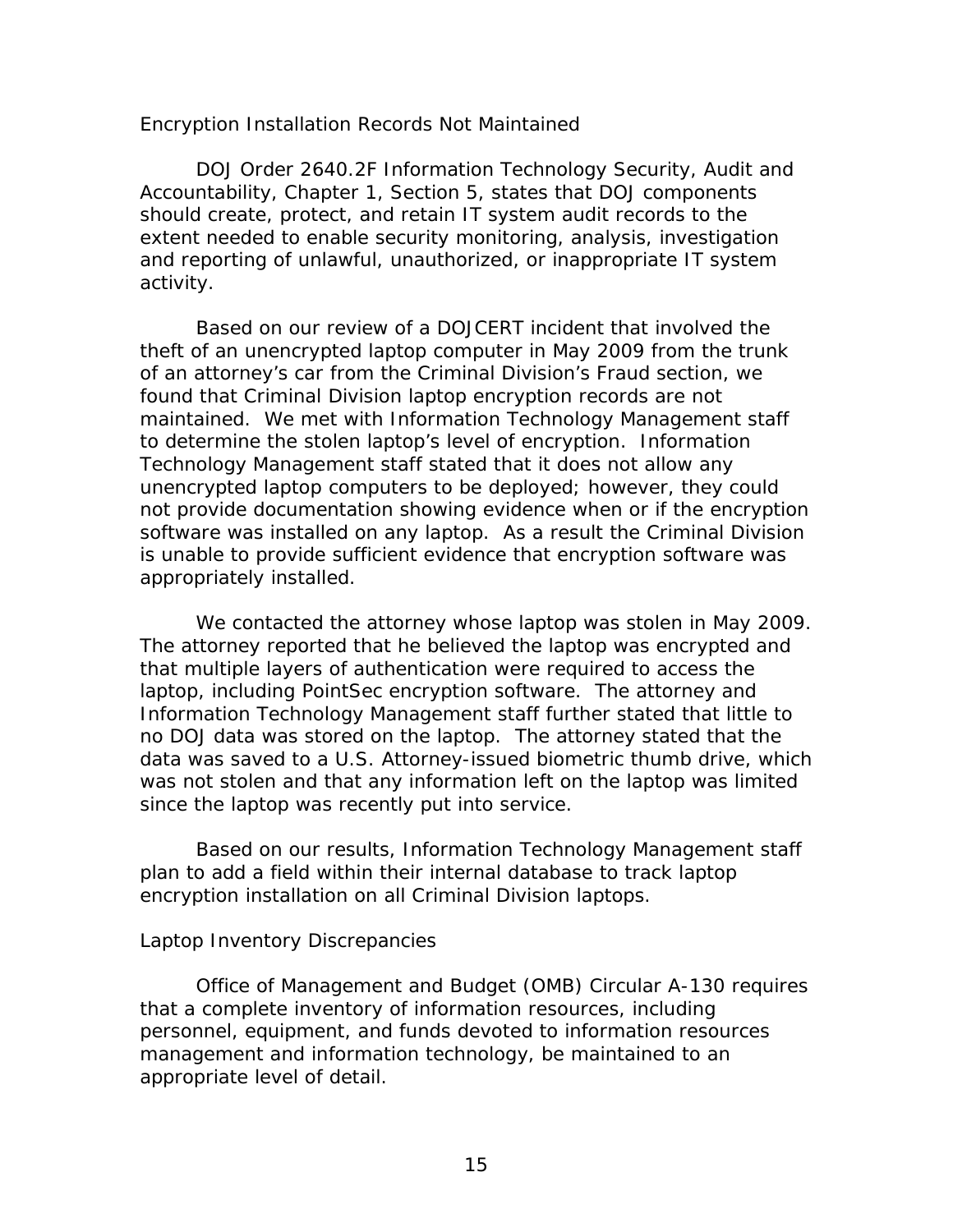Division during this audit. Information Technology Management staff provided us two lists: the first from their internal inventory, which two out of the seven Criminal Division sections we reviewed copies of the inventories. The other five sections did not maintain their own inventories. We noted several discrepancies between ARGIS and the two sections (ICITAP and CCIPS) that maintained internal We reviewed several laptop inventories from the Criminal includes its laptop loaner pool, and the second from ARGIS, which is the Department's official property management system. In addition, maintained their own independent inventories and provided us with inventories.

 DOJ's official inventory from ARGIS. As of November 5, 2009, we Initially, the Criminal Division provided the audit team with the noted that the Criminal Division had 799 laptops.

 We compared the ARGIS inventory to the Information Technology Management's internal laptop loaner pool inventory, which tracks specific laptops used by Criminal Division's employees, contractors and vendors performing work across all sections. All laptops on the Information Technology Management's laptop loaner pool inventory reconciled with ARGIS.

foreign field offices through a State Department-funded program. one laptop was not included in the ARGIS inventory. This one laptop it was documented erroneously on the list. However, after bringing 11 of their laptops were not in the ARGIS inventory. To perform their We then reconciled ARGIS to ICITAP's two internal inventory lists, one for Information Technology Management-provided laptops for ICITAP Headquarters and another for laptops that are provided to While reviewing both ICITAP inventories, we noted initially that at least was eventually found on the ARGIS inventory by the Criminal Division; this to ICITAP's attention, further inspection by ICITAP revealed that inspection, ICITAP used a more updated list than the one we were originally provided. An ICITAP official explained that laptops may have been dropped from the ARGIS system due to system or operator  $error<sup>11</sup>$  $error<sup>11</sup>$  $error<sup>11</sup>$ 

 laptops and found discrepancies. Specifically, nine laptops on the We also reconciled ARGIS to CCIPS's internal inventory of

 $\overline{a}$ 

<span id="page-17-0"></span> $11$  According to the Criminal Division, ARGIS is known to randomly purge records, resulting in inaccurate inventories. The Department is seeking to replace the ARGIS system in the near future.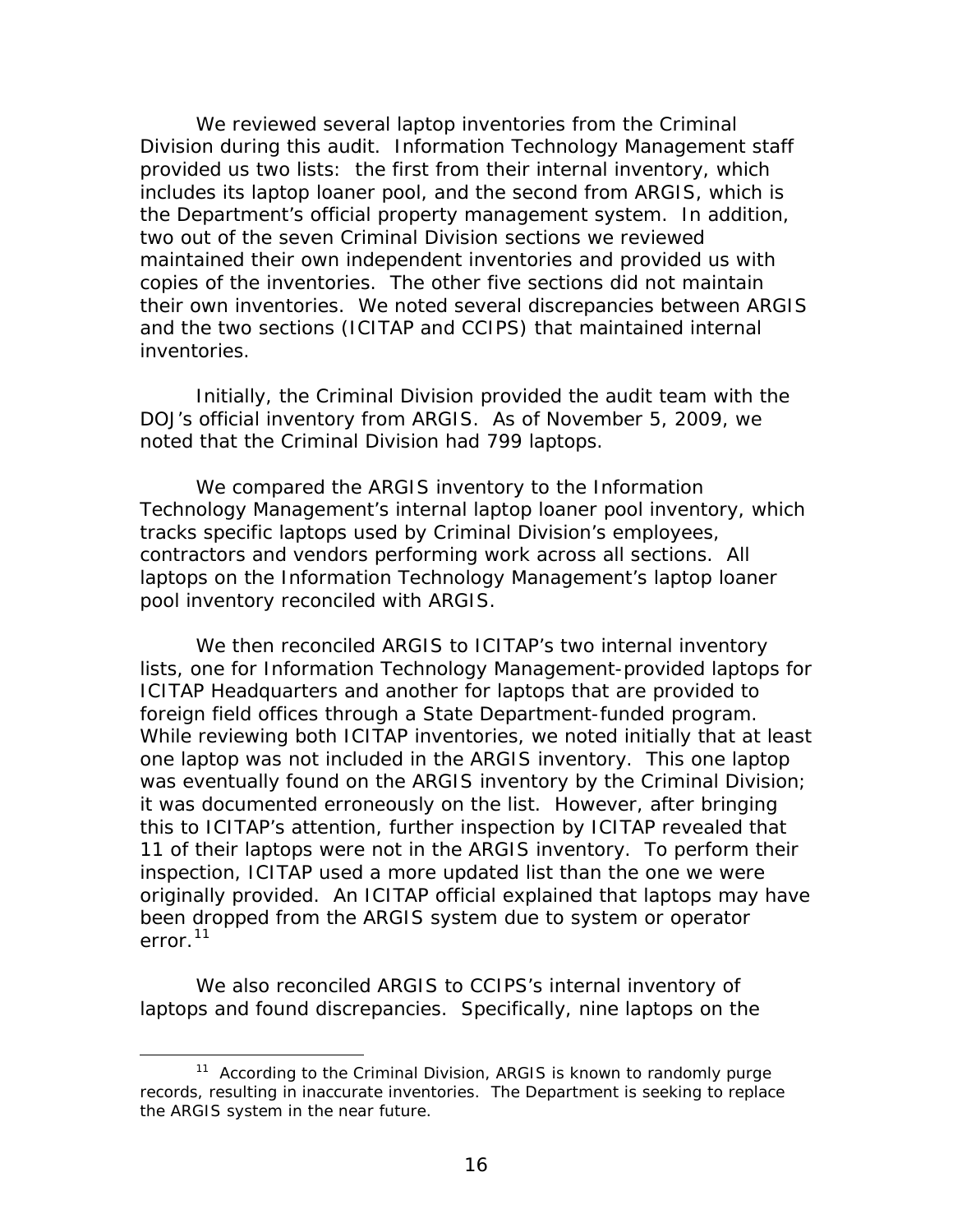<span id="page-18-0"></span> CCIPS inventory were not listed in ARGIS. According to CCIPS, it does not have access to ARGIS and therefore did not reconcile their internal list to ARGIS.

Without an accurate accounting in the officially approved inventory, the Criminal Division is unable to ensure that all required laptop computers are encrypted and deployed compliant with DOJ policies.

# **Laptop Computers Owned by Contractors and Subcontractors**

### *OBD 47 Contractor Compliance with PGD 08-04*

 the DOJ PGD 08-04 document requires that laptops must employ will immediately (and in no event later than within 1 hour of discovery) As previously discussed in the background section of this report, encryption using a FIPS 140-2 approved product. The document also states that the contractor agrees that in the event of any actual or suspected breach of DOJ data (such as loss of control, compromise, unauthorized disclosure, access for an unauthorized purpose, or other unauthorized access, whether physical or electronic), the contractor report the breach to the DOJ Contracting Officer and the COTR.

 During our audit, we sampled laptops in 9 of 18 OBD 47 contractors in the Fraud Section, Asset Forfeiture and Money located in Washington, DC; Boston; New York; and Miami. We found Laundering Section (AFMLS), and Office of Special Investigations that:

- The OBD 47 contracts did not contain the required PGD 08-04 clause;
- Seven of the nine contractors we sampled processed DOJ data on laptops that were not encrypted;
- The Criminal Division did not provide sufficient oversight of data not provide DOJ requirements to the OBD 47 contractors security on the contractors' laptops. The Criminal Division did regarding standard policies and procedures regarding data security, including encryption requirements and procedures for addressing data breaches.

Specifically, on our testing of the OBD 47 contractors, we found unencrypted laptops that contained sensitive DOJ data such as case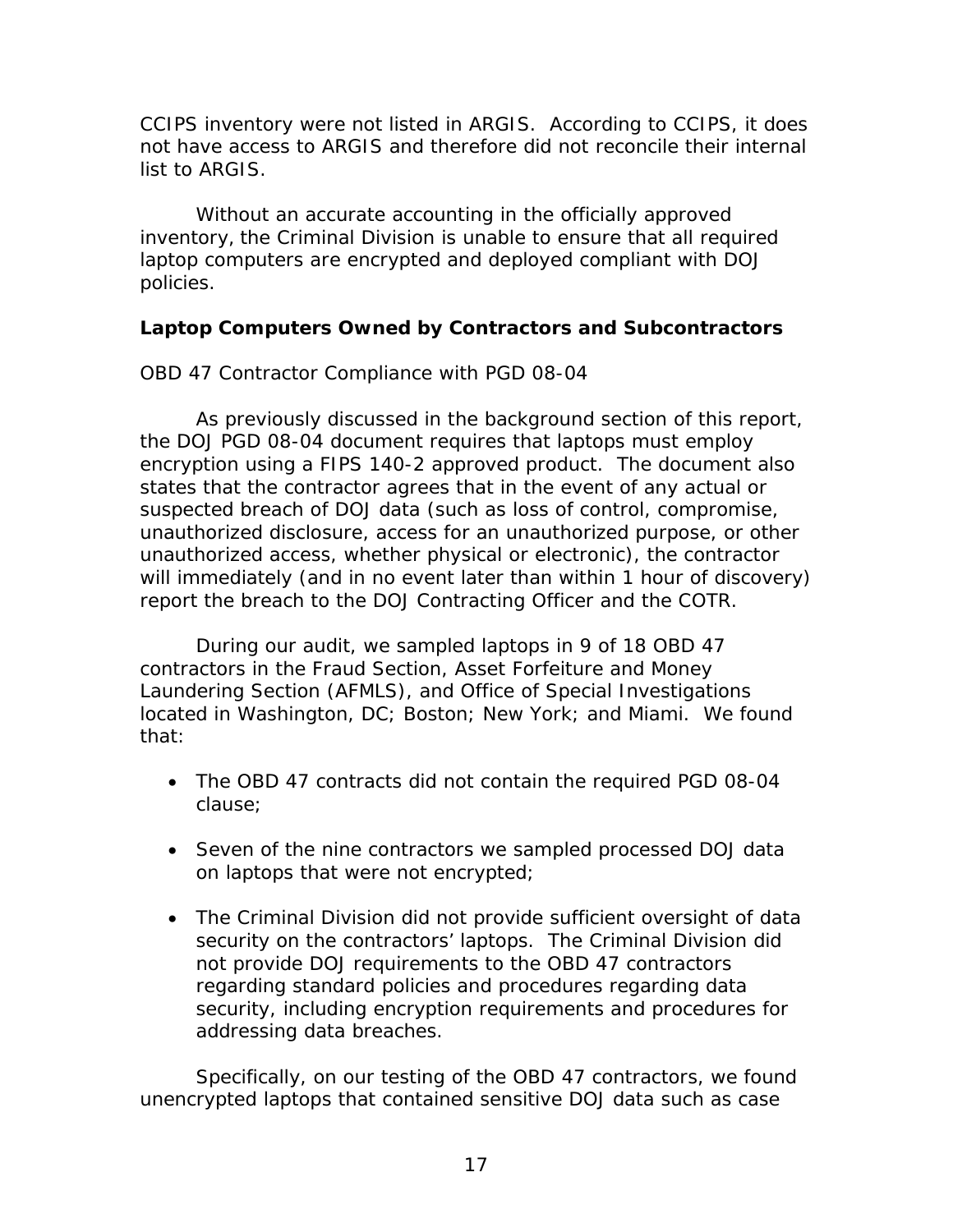records, and information involving genocide. We found that in some related files containing information on financial corruption, medical cases, the laptops may have been used by contractors' family members for personal use.

 security measures. By not enforcing the PGD 08-04 clause for its DOJ data at high risk to loss, corruption, or disclosure. Furthermore, these OBD 47 contractors did not receive specific guidance and oversight from the Criminal Division regarding data contract employees, we concluded that the Criminal Division is placing

#### *Mega 3 Contractor Compliance with PGD 08-04*

 The Criminal Division also uses three Mega 3 contractors: CACI Lockheed Martin. We reviewed the contracting documentation and International Incorporated, Labat-Anderson Incorporated, and waiver implementation for these contractors and performed interviews and site visits.

 We found that the Criminal Division's Mega 3 contracts do not comply with the PGD 08-04 clause. As noted above, these contracts measures be implemented. Although the Mega 3 contractors at the of the waiver. Based on our review, the Criminal Division is providing procedures specific to the waiver for Mega 3 contractors. have a waiver; however, this waiver requires that alternate security Criminal Division do not use non-DOJ laptops, they are still required to satisfy other requirements. For example, the Criminal Division should be issuing security guidance, maintaining signed rules of behavior, and conducting site visits of contractor facilities as a part of the provisions limited security guidance to the Mega 3 contractors and maintaining signed rules of behavior. However, we noted that the Criminal Division is not conducting site visits in accordance with the oversight

 implemented measures to satisfy compliance with the waiver, the When we asked the Criminal Division whether it had Criminal Division COTR was unaware that any oversight procedures were required.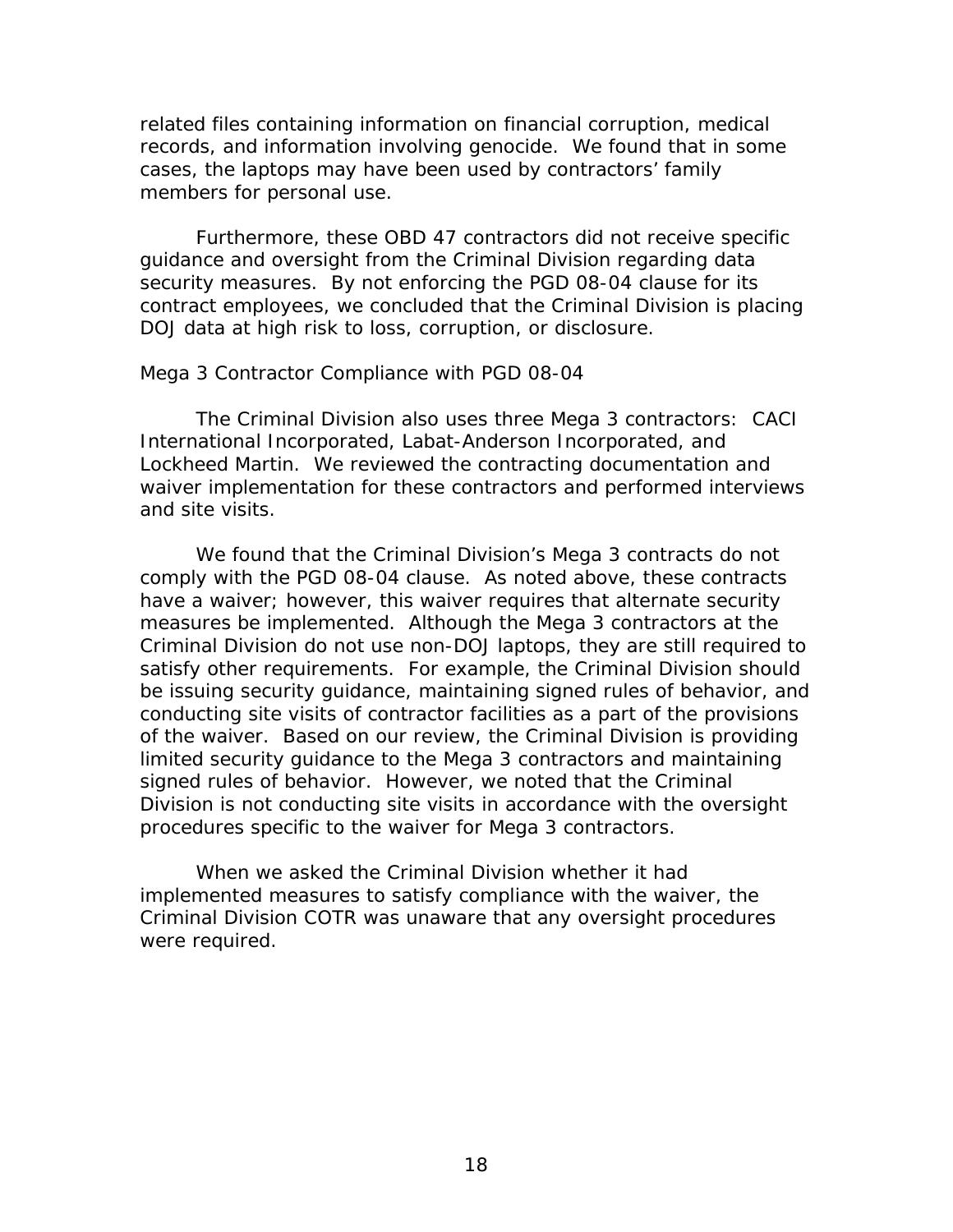<span id="page-20-0"></span> We also conducted two site visits (one Mega 3 contractor and one subcontractor) to test Criminal Division's oversight of the Waiver provisions. We found that:

- The Criminal Division was not conducting site visits to determine compliance with DOJ requirements;
- There were no locks on the subcontractors' rooms where they process DOJ information; and
- Standalone computers used to process information were not secured via password-protected screensavers.

 In sum, we found that contractors performing work for the Criminal Division are not securing data in accord with DOJ requirements. We believe that, by not enforcing the Waiver, the Criminal Division is placing DOJ data at high risk of loss, corruption, or disclosure.

### **Recommendations**

 As a result of the issues identified in this report, we make 1 recommendations to the Criminal Division to enhance its safeguards over DOJ data on laptop computers.

We recommend that the Criminal Division:

- 1. Ensure that all current Criminal Division-owned laptops are encrypted.
- 2. Provide all laptops to Information Technology Management staff for encryption prior to use.
- 3. Formalize laptop procurement procedures to ensure that laptops are appropriately inventoried, encrypted, and processed through Information Technology Management per Criminal Division policy.
- 4. Ensure that the Information Technology Management staff approves baseline configurations using DOJ standards on all laptops used for DOJ processing.
- Criminal Division-owned Laptops. 5. Ensure that a record of encryption is maintained for all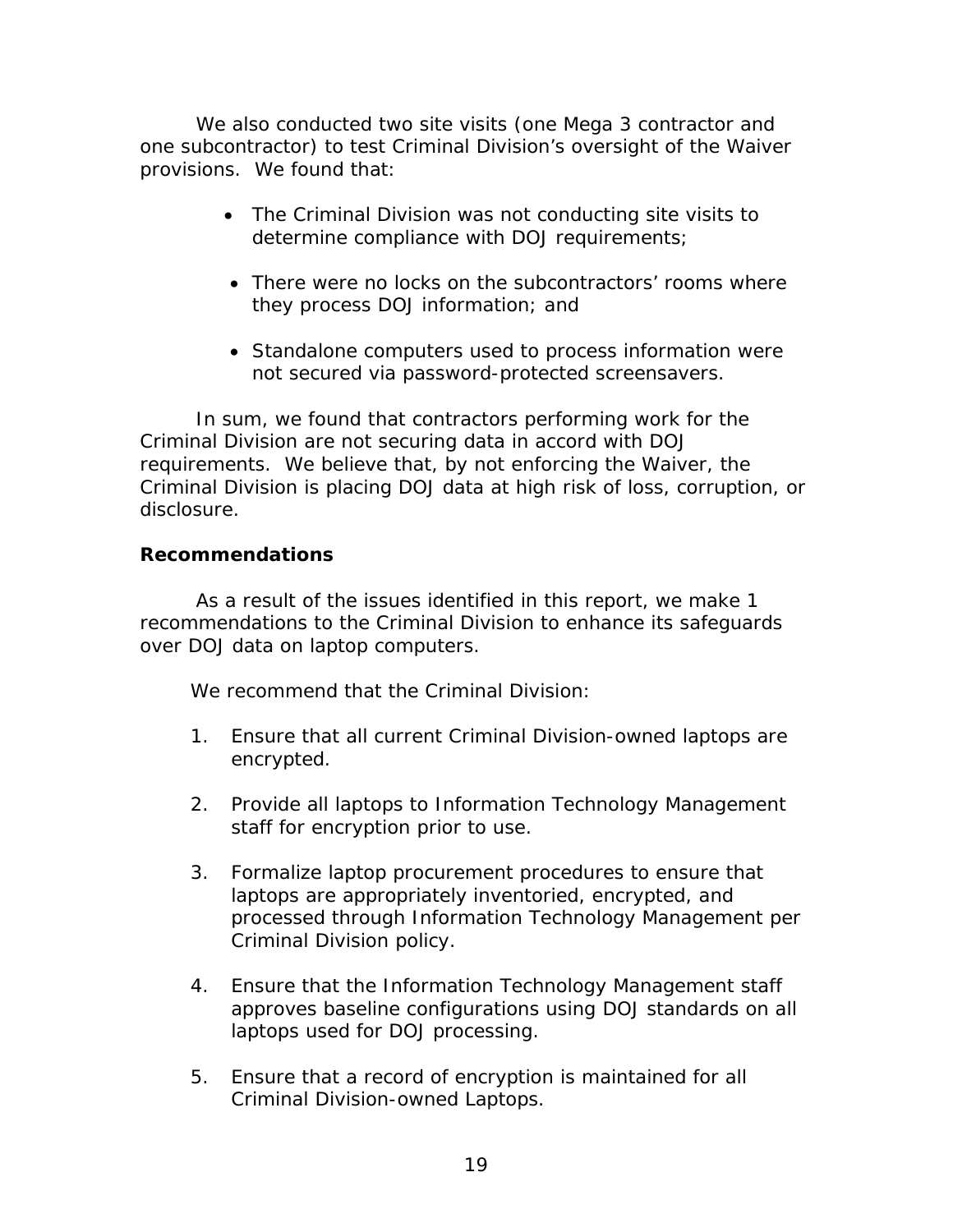- 6. Enhance procedures for ensuring that the official inventory database, ARGIS, maintains accurate and reliable information for all Criminal Division-owned laptop computers.
- encrypted Criminal Division provided hardware. 7. Ensure that all contractor-owned laptop computers used to process DOJ data are encrypted or require contractors to use
- 8. Ensure that Criminal Division contract support providers are aware of security procedures for handling DOJ data in accordance with DOJ policy.
- 9. Implement the PGD 08-04 clause in all OBD 47 contracts.
- 10. Implement the conditions of the waiver pertaining to the PGD 08-04 clause for Mega 3 contracts.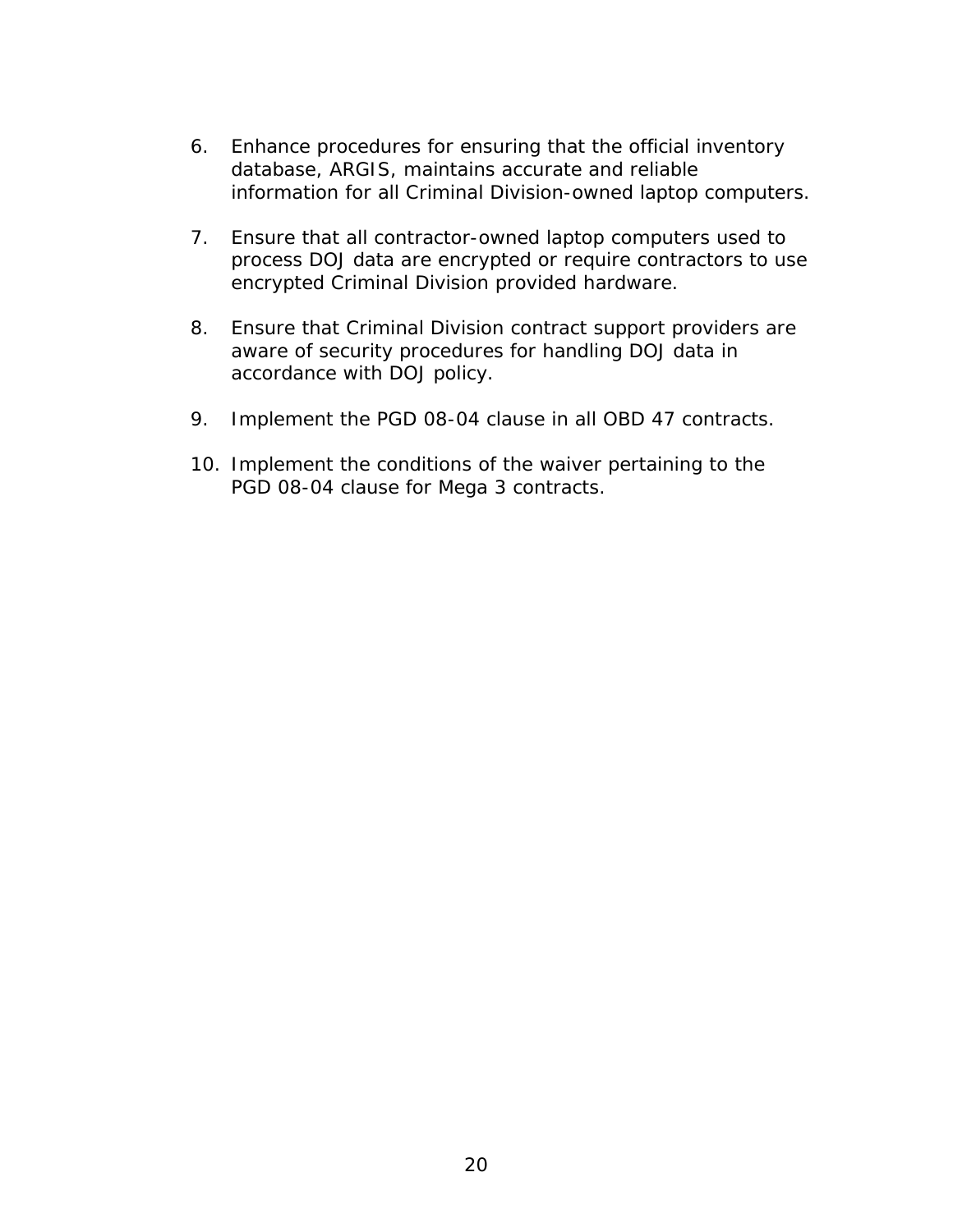# **STATEMENT ON INTERNAL CONTROLS**

<span id="page-22-0"></span> As required by the *Government Auditing Standards,* we tested, functions, to timely prevent or detect: (1) impairments to the as appropriate, internal controls significant within the context of our audit objectives. A deficiency in an internal control exists when the design or operation of a control does not allow management or employees, in the normal course of performing their assigned effectiveness and efficiency of operations, (2) misstatements in financial or performance information, or (3) violations of laws and regulations.

 Our evaluation of the Criminal Division's internal controls was not made for the purpose of providing assurance on its internal control structure as a whole. The Criminal Division's management is responsible for the establishment and maintenance of internal controls.

As noted in the Finding section of this report, we identified deficiencies in the Criminal Division's internal controls that are significant within the context of the audit objectives and, based upon the audit work performed, that we believe adversely affect the Criminal Division's ability to ensure that DOJ data is appropriately protected from unauthorized access, use, disclosure, disruption, modification, or destruction.

 and the Department of Justice. This restriction is not intended to limit Because we are not expressing an opinion on the Criminal Division's internal control structure as a whole, this statement is intended solely for the information and use of the Criminal Division the distribution of this report, which is a matter of public record.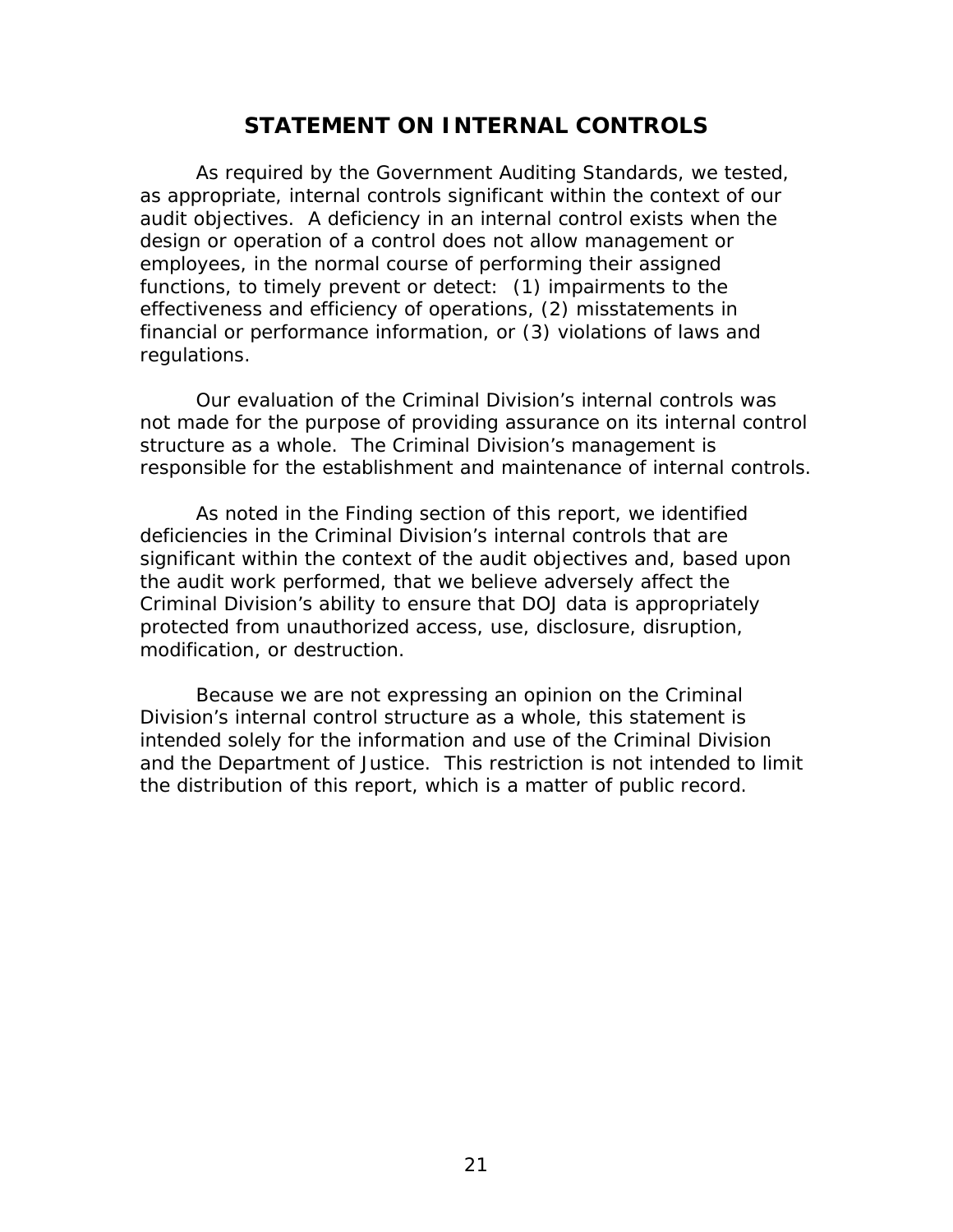# **STATEMENT ON COMPLIANCE WITH LAWS AND REGULATIONS**

<span id="page-23-0"></span> As required by the *Government Auditing Standards* we tested, as appropriate given our audit scope and objectives, selected transactions, records, procedures, and practices to obtain reasonable assurance that the Criminal Division's management complied with federal laws and regulations, for which non-compliance, in our judgment, could have a material effect on the results of our audit. The Criminal Division's management is responsible for ensuring compliance with federal laws and regulations applicable to the information security controls. In planning our audit, we identified the following laws and regulations that concerned the operations of the Criminal Division and that were significant within the context of the audit objectives:

- Senior Procurement Executive Procurement Guidance Document (PGD) 08-04,
- Protection of Department Sensitive Information on Laptop and Mobile Computing Devices OMB M-07-16,
- OMB Circular A-130,
- • DOJ Order 2640.2F, and
- DOJ IT Security Standards.

 Our audit included examining, on a test basis, the Criminal that could have a material effect on the Criminal Division's operations. We interviewed key personnel within the Criminal Division, as well as vendors contracted to provide litigation support services to the Criminal Division. Division's compliance with the aforementioned laws and regulations performed a physical review on selected Criminal Division-owned laptop computers. Additionally, we contacted a select group of

 encrypted as required by DOJ policy. Also, improvements are needed As noted in the Finding section of this report, we found that some of the tested Criminal Division-owned laptop computers were not with the Criminal Division's laptop computer program and practices in the areas of laptop inventory and warning banners. Finally, significant improvements are required on the use of non-Criminal Division laptop computers by litigation support providers.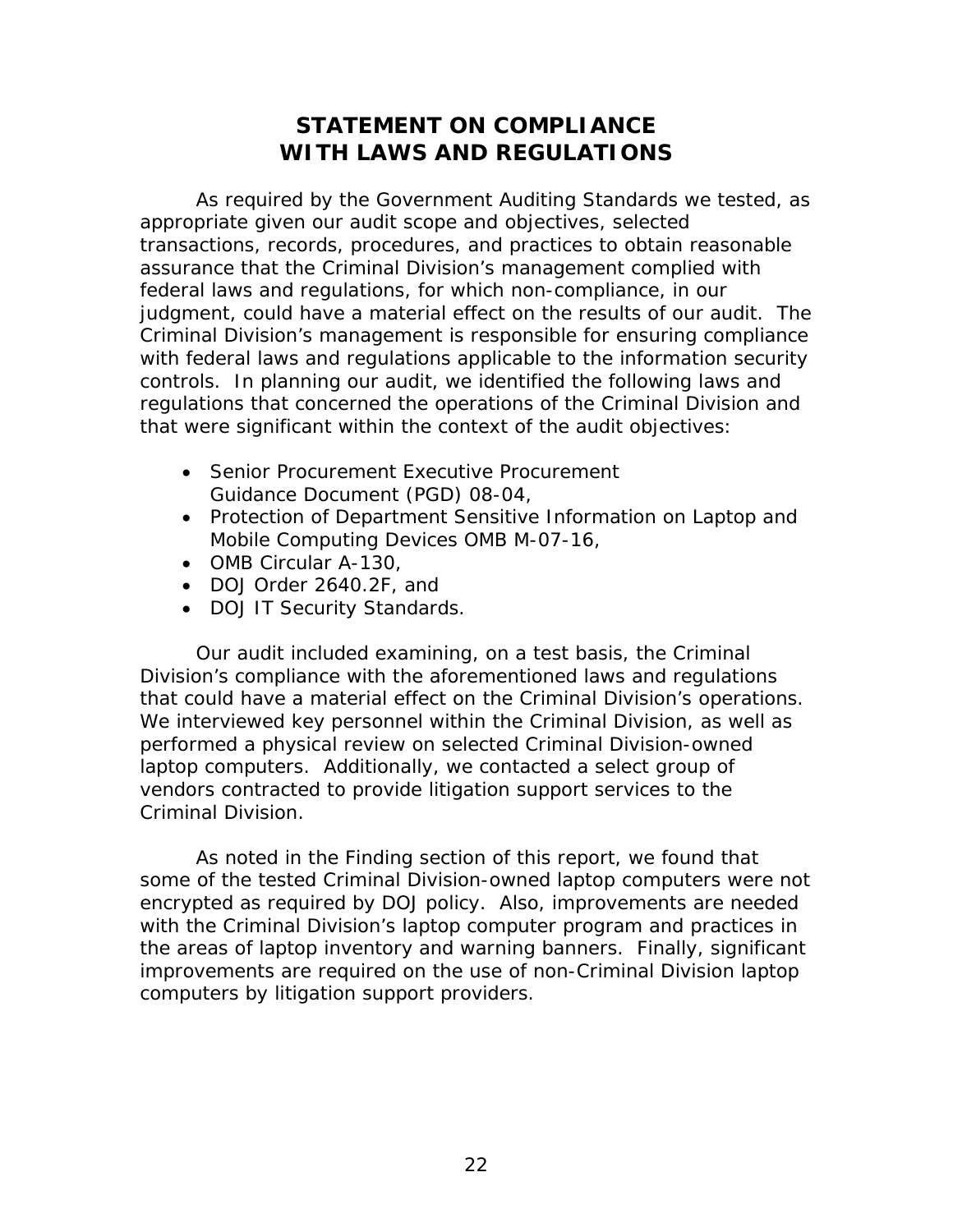# **OBJECTIVES, SCOPE, AND METHODOLOGY**

<span id="page-24-0"></span>We conducted this performance audit in accordance with generally accepted government auditing standards. Those standards require that we plan and perform the audit to obtain sufficient, appropriate evidence to provide a reasonable basis for our findings and conclusions based on our audit objectives. We believe that the evidence obtained provides a reasonable basis for our findings and conclusions based on our audit objectives.

 computer encryption program and practices. Specifically, our audit This audit was performed to assess the Criminal Division's laptop objectives were to determine whether the Criminal Division complies with federal and DOJ policies regarding: (1) the use of whole disk encryption on employees', contractors', subcontractors', and other vendors' laptop computers used to process DOJ sensitive and classified information; and (2) laptop computers' encryption certification procedures for contractors, subcontractors, and other vendors providing services to the Criminal Division.

 Division's offices in Washington, D.C. and conducted site visits at Our audit covered a 6-month period from July through December 2009. We performed our fieldwork on-site at the Criminal contractor offices in Washington, D.C.; New York, NY; Boston, MA; and Miami, FL. During the audit period, we interviewed Criminal Division contractor personnel with responsibilities related to encryption policy development, data security, and deployment practices.

 In addition, we met with the COTR responsible for finalizing contractual agreements between service vendors, JMD staff, and Criminal Division procurement and asked questions regarding contractual security requirements for laptop computers. We also reviewed the Criminal Division's contract documents for litigation support services.

 computers identified within the official ARGIS database. This non-Our testing of Criminal Division laptop computers was conducted by selecting a sample of 40 of the 799 Criminal Division's laptop statistical sample design does not allow projection of the test results to all laptops.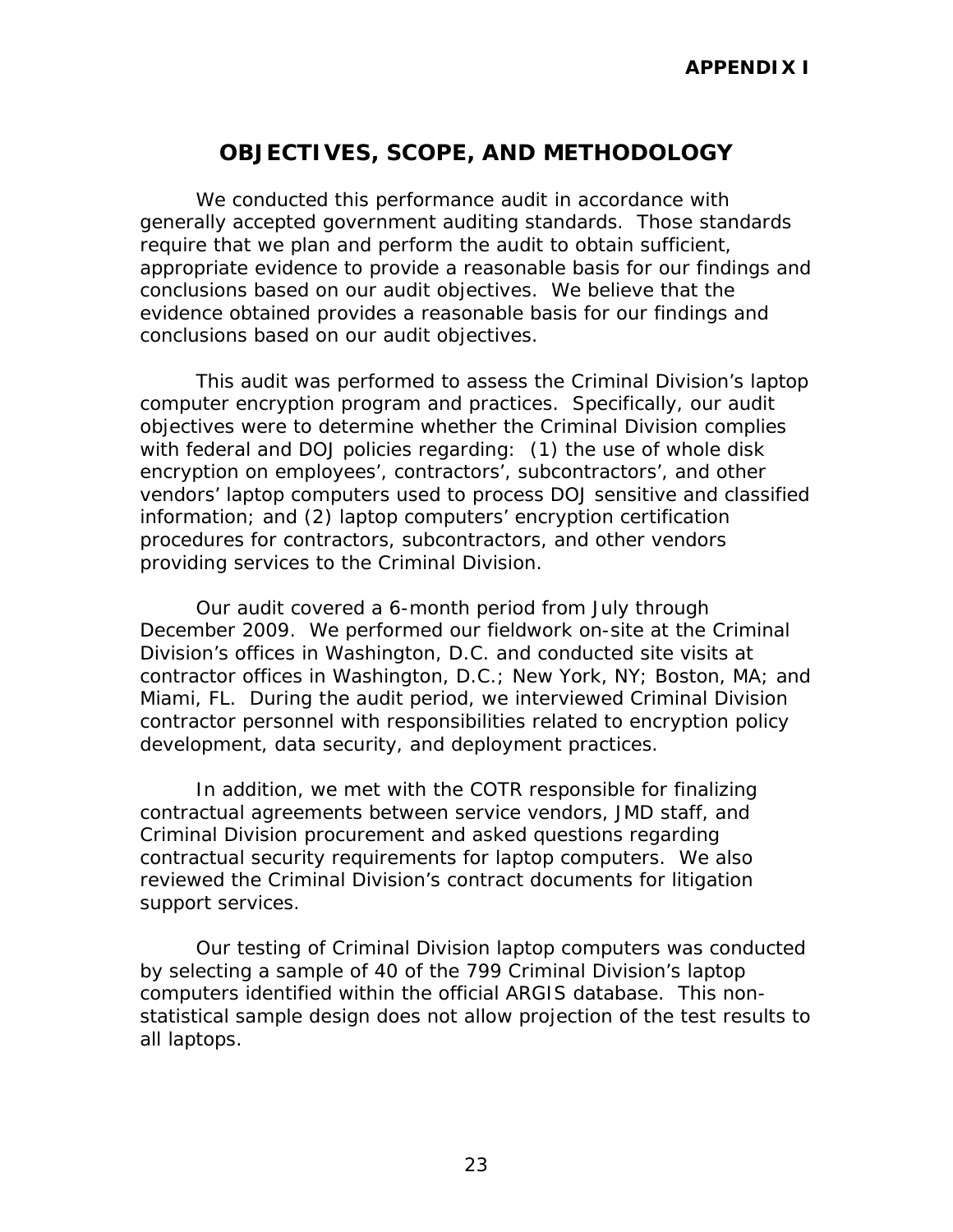OBD 47 contractors that perform litigation support services to determine if the Criminal Division is performing contractor oversight. We also met with Criminal Division's Mega 3 contractors and

 Discovery. The Criminal Division COTR and Mega 3 contractors stated computers. Therefore, we did not have any Mega 3 laptops to test. The Mega 3 contracts were awarded to three primary contractors: CACI International Inc., Labat-Anderson Incorporated, and Lockheed Martin. In addition to meeting with these three contractors, we also met with Lockheed Martin's subcontractor Lthat Mega 3 contracted litigation support providers do not use laptop

 24 DOJ contracts, and reviewed their laptops. The Criminal Division We interviewed 9 of 18 OBD 47 contractors, which covers 15 of informed the audit team that OBD 47 contractors did not use Criminal Division-owned laptop computers to process Criminal Division data.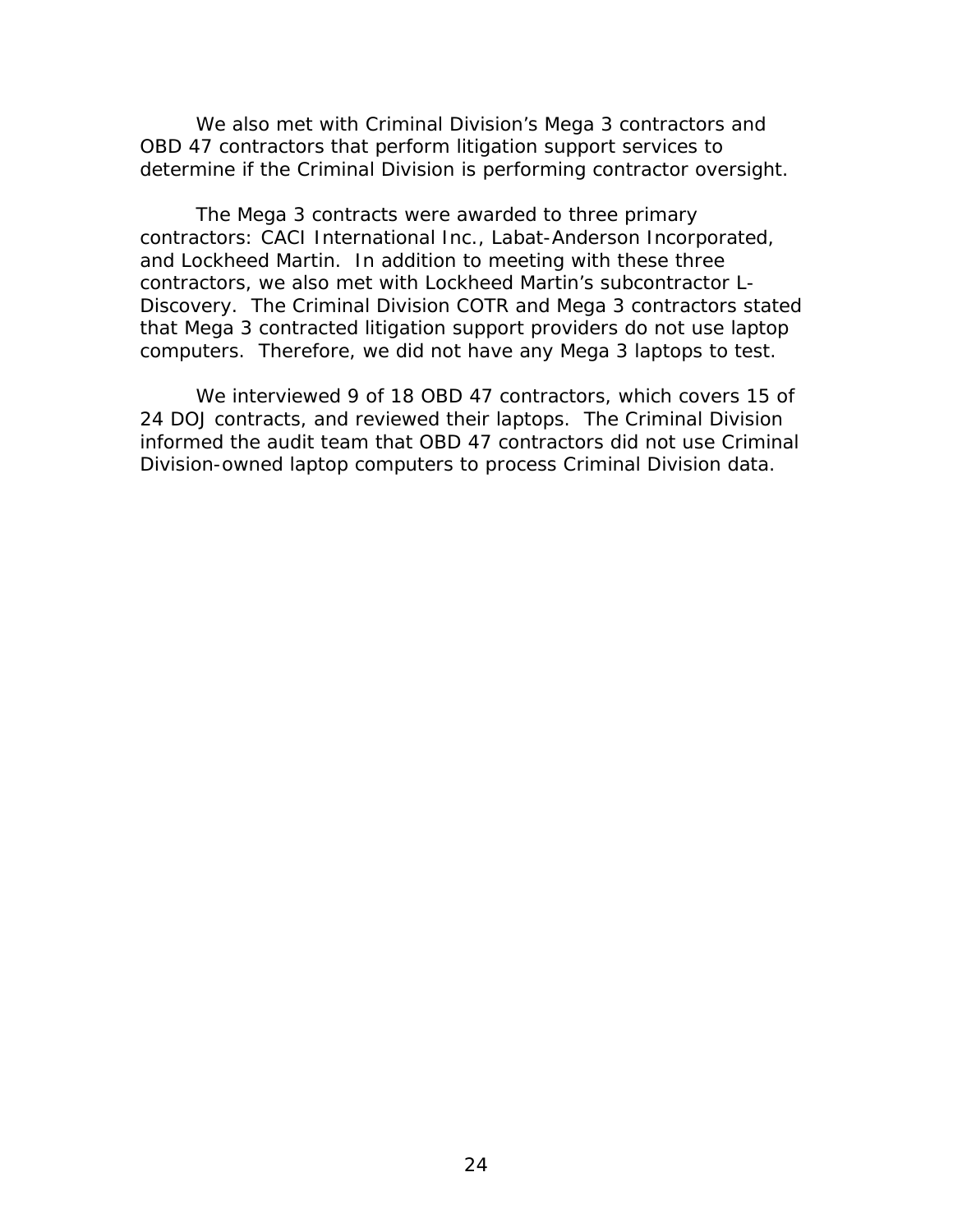# **ACRONYMS**

| <b>ADMIN</b>   | Office of Administration                                 |
|----------------|----------------------------------------------------------|
| <b>AFMLS</b>   | Asset Forfeiture and Money Laundering Section            |
| <b>CCIPS</b>   | Computer Crime and Intellectual Property Section         |
| CEOS           | Child Exploitation and Obscenity Section                 |
| <b>COTR</b>    | <b>Contracting Officer's Technical Representative</b>    |
| <b>DOJ</b>     | Department of Justice                                    |
| <b>DOJCERT</b> | Department of Justice Computer Emergency Readiness Team  |
| <b>DSS</b>     | <b>Domestic Security Section</b>                         |
| <b>FIPS</b>    | <b>Federal Information Processing Standards</b>          |
| <b>ICITAP</b>  | International Criminal Investigative Training Assistance |
|                | Program                                                  |
| <b>JMD</b>     | Justice Management Division                              |
| <b>NDDS</b>    | Narcotic and Dangerous Drug Section                      |
| <b>NSA</b>     | <b>National Security Agency</b>                          |
| <b>OBD</b>     | Offices, Boards, and Divisions                           |
| <b>OEO</b>     | <b>Office of Enforcement Operations</b>                  |
| <b>OIG</b>     | Department of Justice Office of the Inspector General    |
| <b>OMB</b>     | Office of Management and Budget                          |
| <b>OPDAT</b>   | Office of Overseas Prosecutorial Assistance, Development |
|                | and Training                                             |
| <b>PGD</b>     | <b>Procurement Guidance Document</b>                     |

SOP Standard Operating Procedures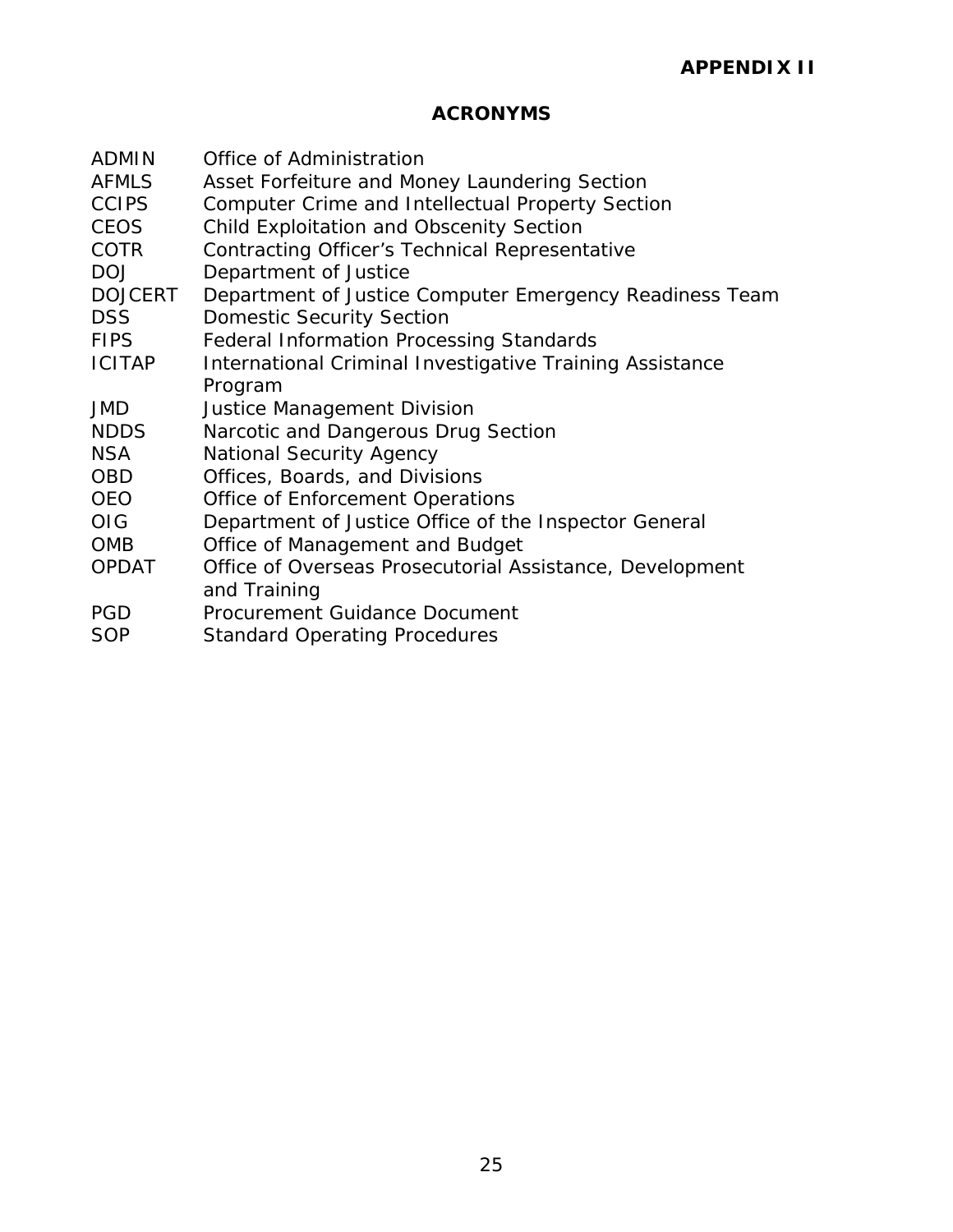#### **CRIMINAL DIVISION'S RESPONSE**



#### u.s. Department of Justice

Criminal Division

*Washington, D.C.* 20530

March 26, 2010

#### MEMORANDUM

TO: Raymond J. Beaudet Assistant Inspector General Office of the Inspector General

FROM: Karl Maschino  $\beta \rightarrow \gamma'$ Acting Executive Officer Criminal Division

**SUBJECT:** 

Responses to OiG Draft Audit Report: *1he Criminal Division 's Laptop*  **Computer Encryption Program and Practices** 

This memorandum outlines the Criminal Division's response to the recommendations set forth in the Draft Audit Report issued by the Office of the Inspector General (OlG) on March 10, 2010. The Criminal Division appreciates all of the work undertaken by OIG in auditing the Criminal Division's encryption policies and practices, and agrees witll the recommendations set forth in the draft Report, subject to the clarifications detailed below. The Division recognizes the importance of safeguarding Department information and, for that reason, has taken immediate mitigative steps to address the issues identified in this Audit.

 $\sim$  As an initial matter, the Criminal Division wishes to emphasize that less than two percent of all Division-owned laptops were found to be non-compliant with encryption requirements, and the Division believes that this limited encryption-related non-compliance was confined entirely to onc section as a result of an isolated occurrence several years ago. Moreover, with respect to the other information security issues identified in the draft Report, including those pertaining to baseline configurations and procurement, the Division believes the incidence of such issues was similarly limited. Regardless, steps have been taken to bring all identified non-compliant laptops into full compliance and to ensure full compliance going forward. Our efforts in this regard are outlined below.

#### Responses to Recommendations

The OIG made 10 recommendations to the Criminal Division to enhance the Division 's safeguards over Department data on laptop computers. The OIG's recommendations reflect and build upon the longstanding policies or the Criminal Division, and consistent with the OIG's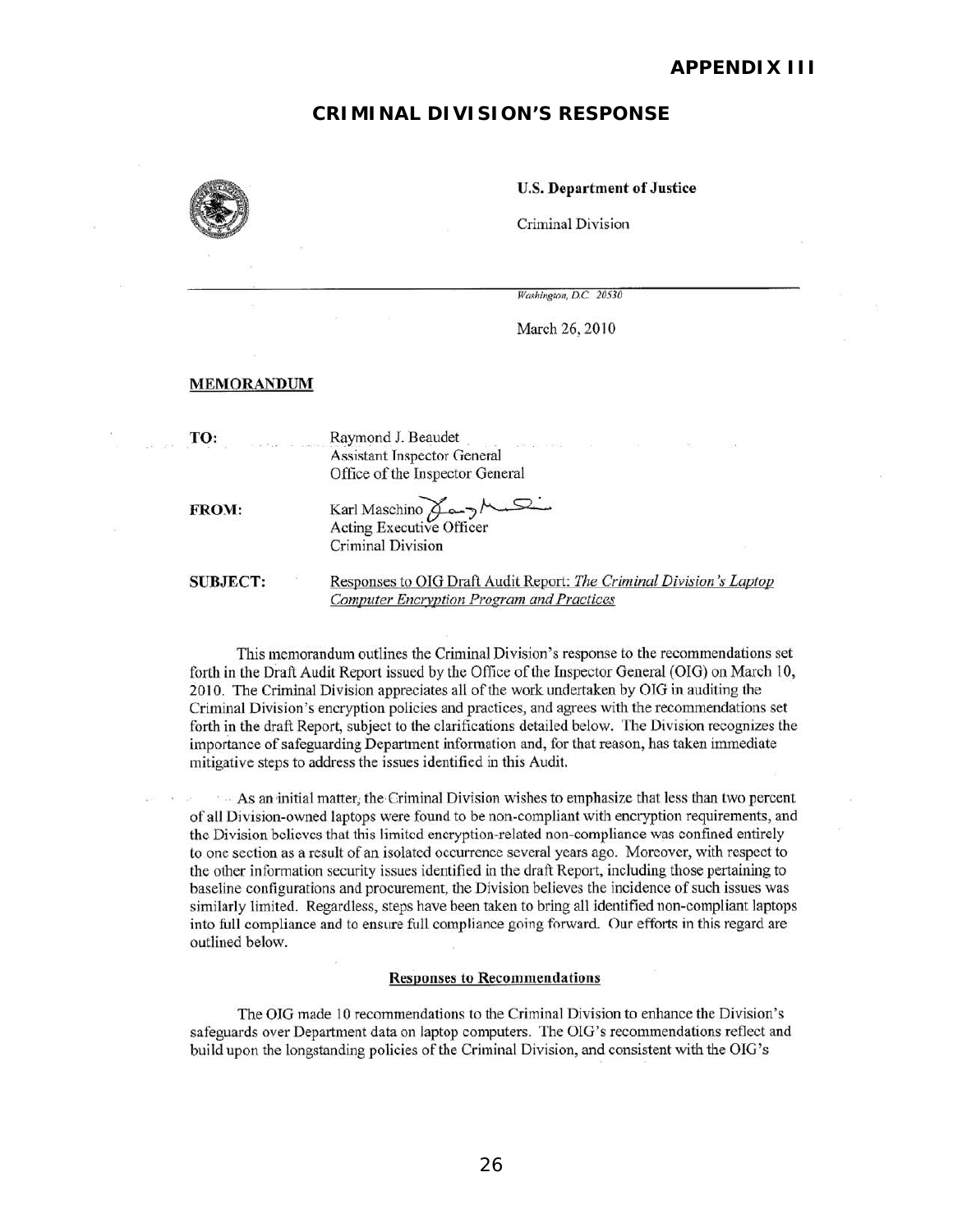recommendations, the Division has recently taken additional steps to improve its ability to protect and secure Department infonnation on Division-owned and contractor-owned laptops.

 $\sim 10$ 

 $\label{eq:1.1} \mathbb{N} \qquad \qquad \text{Converses} \qquad \mathbb{N}.$ 

 $\label{eq:2.1} \tilde{w}=\tilde{w}\tilde{w},\quad \tilde{w}=-\tilde{w},\qquad \tilde{v}\tilde{w}=0\tilde{w}.$ 

#### *Recommendation* 1. *Ensure that all current Criminal Division-owned laptops are encrypted.*

The Criminal Division has a longstanding policy of encrypting Division-owned laptops prior to use. The Criminal Division believes that the unencrypted laptops found in one Criminal Division section were the result of an isolated purchase that took place years ago. All laptops identified during the OIG Audit as unencrypted have since been reimaged and encrypted, or excised.

To help facilitate and achieve one hundred percent compliance going forward, the Division has recently developed Standard Operating Procedures (SOPs) for laptops. The SOPs clearly define the steps necessary to ensure that the Division's laptops are I) inventoried appropriately in the Department's inventory system  $(ARGIS);$ <sup>1</sup>2) loaded with baseline configurations using DOJ standards; and 3) running encryption software. In addition, the SOPs also require that the Information Technology (T1) Security Manager validates the encryption of each laptop and keeps a record of this action. Each of these steps is completed prior to deploying the laptop for Division use.

#### *Recommendation* 2. *Provide all laptops to Illformation Technology Management stafffor encryption prior to use.*

AlIlT equipment is purchased in coordination with Information Technology Management (ITM) staff. The Criminal Division's practice in this regard is structured so that ITM can exercise control over laptops that arc purchased by the Division, thereby ensuring minimum requirements and baseline configurations are applied. Recently, Criminal Division leadership has strongly re-emphasized this policy. Further, as stated above, the recently developed SOPs also require that all laptops be provided to ITM staff for encryption prior to use.

#### *Recommendation* 3. *Formalize laptop procurement procedures to ensure that laprops are appropriately inventoried, encrypted, and processed through Information Technology Management per Criminal Division policy.*

The new SOPs ensure that Department policy and security requirements are followed for the implementation, admimstration, maintenance, and support of laptop management.

<sup>&</sup>lt;sup>1</sup> ARGIS, the Department's official property management system, is known to randomly purge records, resulting in inaccurate inventories. For this reason and olhers, the Department is seeking to replace the ARGIS system with a more user-friendly and reliable system in the near future. In the meantime, to address this systemic problem with ARGIS, Criminal Division staff will conduct routine inventory verifications to identify and correct any inconsistencies that result from this problem with ARGIS.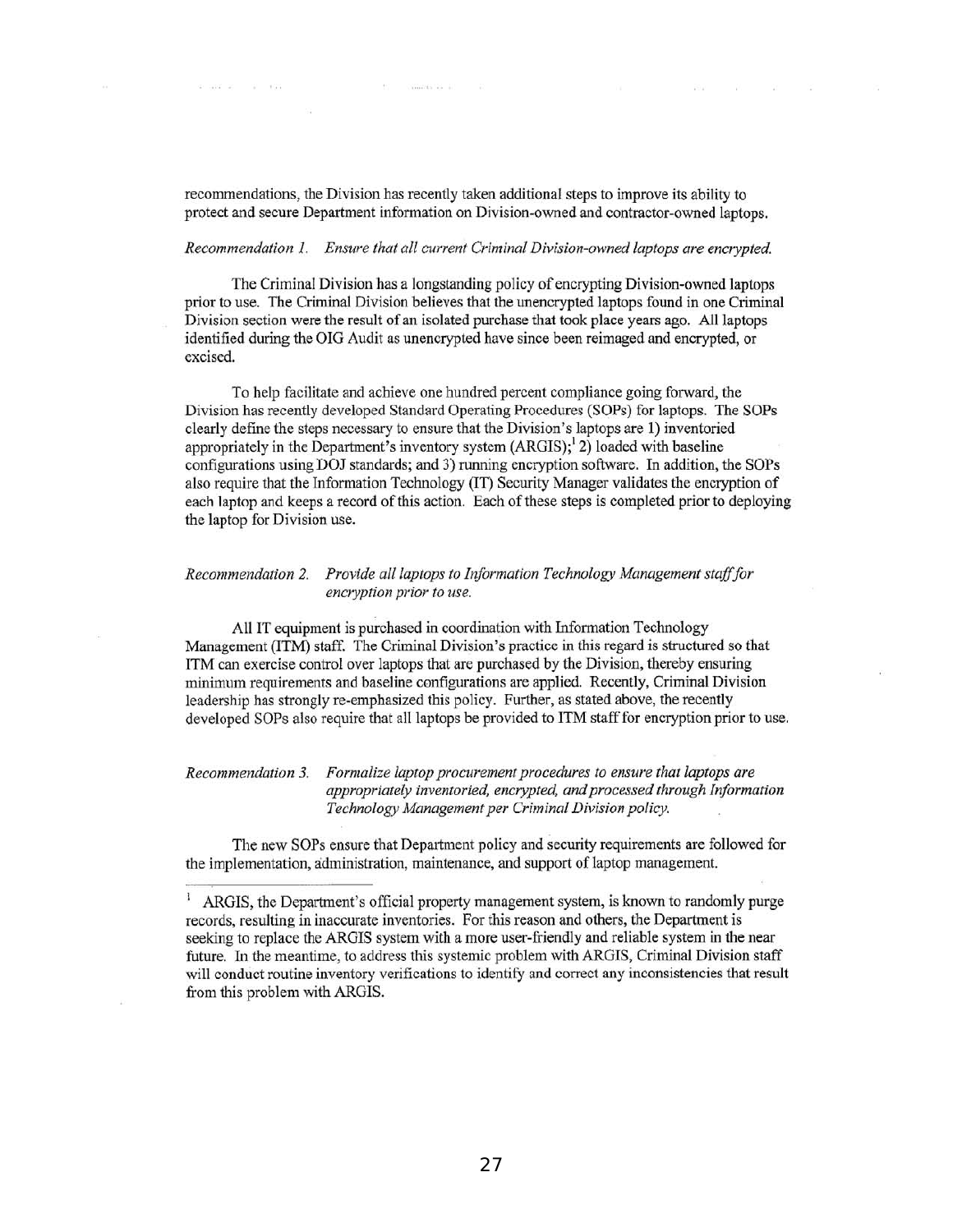#### *Recommendation* 4. *Ensure that the Information Technology Management staff approves*  baseline configurations using DOJ standards on all laptops used for DOJ *processing.*

sales and preside

-91

The contractor

and com-

The recently developed SOPs ensure that laptops are encrypted and imaged using the minimum requirements and baseline configuration in accordance with DOJ standards. These actions will be validated by the IT Security Managcr when he/she reviews each laptop prior to its deployment, ensuring this baseline configuration and encryption,

To remedy the baseline configuration-related departures from policy identified in the draft Report, a onc hundred percent inventory was completed. All identified non-compliant laptops have now been re-imaged and verified to be consistent with DOJ requirements, including the Criminal Division Minimum Configuration Checks, v1.0.

#### *Recommendation 5. Ensure that a record of encryption is maintained for all Criminal*  $Division-owned$  *laptops*.

The recently developed laptop SOPs require that each Criminal Division-owned laptop receives a validation of its encryption when the laptop is deployed. Going forward, Criminal Division-owned laptops will also be subject to random checks annually, and a record of those checks will be maintained by ITM staff.

#### *Recommendation* 6. *Enhance procedures for ensuring that the official inventory database,*  ARGIS, maintains accurate and reliable information for all Criminal  $Division$ -owned laptop computers.

As staled above. Criminal Division administrative management is re-emphasizing that all IT purchases must be made in consultation with ITM staff. In keeping with the recently developed SOPs regarding laptop management, all IT equipment will be inventoricd in ARGIS and will receive baseline configurations. using OOJ standards and encryption, prior to being deployed. In addition, the ARGIS inventory will be checked on a pcriodic basis to audit system counts and correct any random purges, as discussed above. The Criminal Division also encourages the Depmtment to continue to explore the identified issues presented by the ARGIS system.

#### Recommendation 7. Ensure that all contractor-owned laptop computers used to process DOJ *data are encrypted or require contractors to use encrypted Criminal Division provided hardware.*

As outlined in the Department's PGD 08-04 Guidance, all work performed by off-site contractors for the Criminal Division is rcquired to be stored on an encrypted device. To facilitate compliance with this requirement, the Division has adopted a new practice involving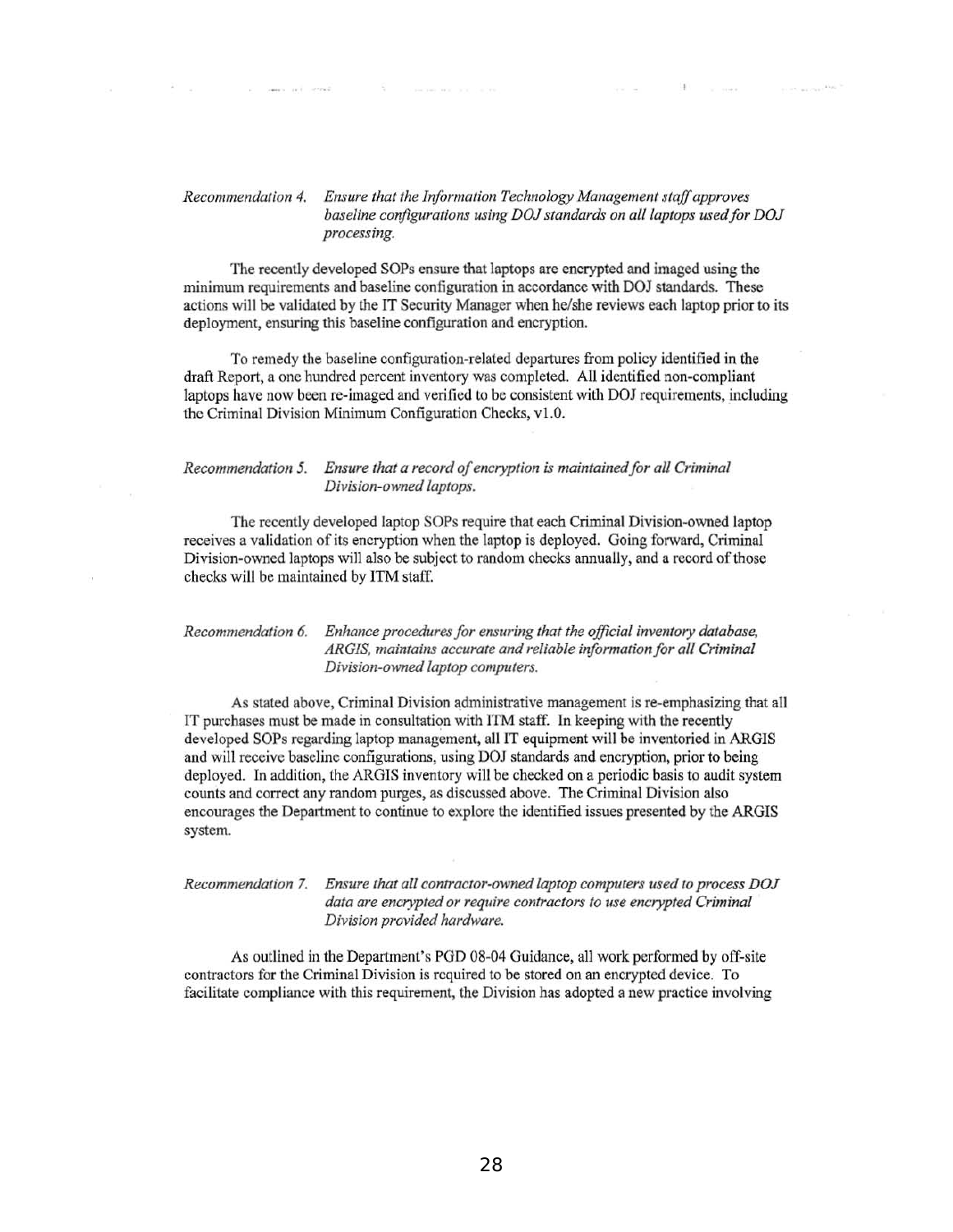the issuance of an encrypted USB storage device by ITM staff to each contractor who needs computer resources to process Department information. In order 10 comply with the Department's encryption requirements, all contractors must abide by the following rules when using encrypted USB storage devices:

2010

• all information being produced for the Criminal Division must be stored on the USB-encrypted storage device issued by the Division's ITM staff;

or it continue

- no information may be copied from the device to the computer being used;
- timely notice of any inadvertent departure from the above rules must be made to the ITM staff.

Finally, off-site contractors working for the Criminal Division must sign and return (within 10 business days) a consent form, whereby the contractor agrees to the terms and conditions set forth in the form and DOJ's PGD 08-04 Order. These contractors also receive a detailed memo from the Criminal Division's Contracting Officer containing rules, instructions, and the signature sheet to be returned, as well as an attachment outlining the POD 08-04 guidance.

#### *Recommendation* 8. *Ensure that Criminal Division contract support providers are aware of*  security procedures for handling DOJ data in accordance with DOJ *policy.*

As stated above, off-site contractors working for the Criminal Division must sign and retwn (within 10 business days) a consent form, whereby the contractor agrees with the terms and conditions set forth in the fonn and DOl's PGD 08-04 Order. These contractors also receive a detailed memo from the Criminal Division's Contracting Officcr containing rules, instructions, and the signature sheet to be returned, as well as an attachment outlining the POD 08-04 guidance.

#### *Recommendation* 9. *Implement the PGD 08-04 clause in all OBD* 47 *contracts.*

As stated above, the Criminal Division has issued guidance that all work performed by ofT-site contractors for the Division is required to be stored on an encrypted devicc. This guidance also outlines the rules of behavior by wh ich the off-site contractors must abide when using the encrypted devices. Before beginning work for the Division, contractors are asked to certify that they understand and will comply with these rules of behavior. This change will ensure that all OBD 47 contracts are in compliance with the PGD 08-04.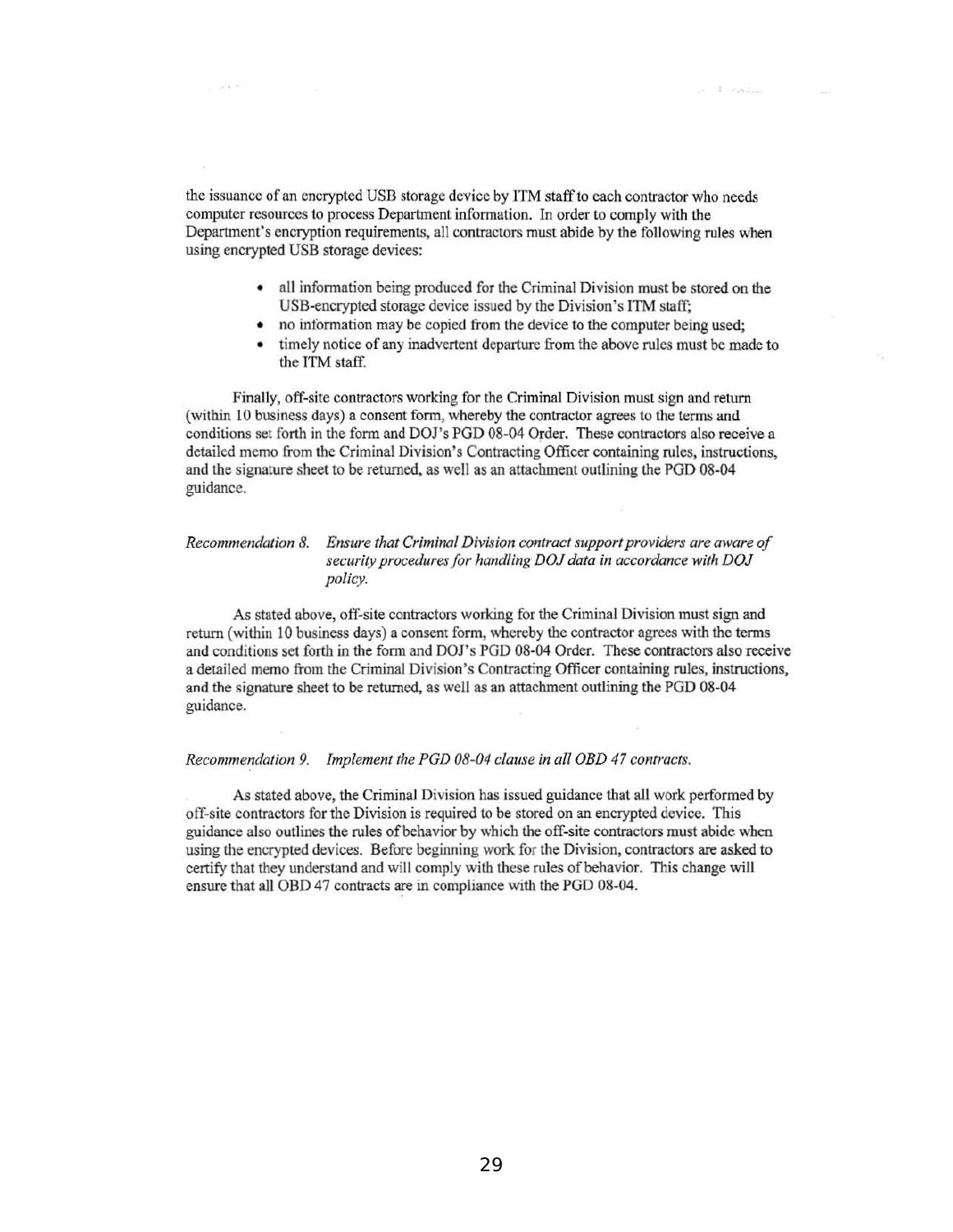#### Recommendation 10. Implement the conditions of the waiver pertaining to the PGD 08-04 clause for Mega 3 contracts.

and a deep and the same of the

 $\mathcal{A}$  and  $\mathcal{A}$  is a set of the set of the set of the set of the set of the set of the  $\mathcal{A}$ 

The Criminal Division requires that each of its Mega 3 contractors sign rules of behavior agreements that outline the DOJ security requirements as they apply to processing Division information. The Division re-emphasized these requirements to all of its current Mega 3 contractors. As for issues pertaining to site visits, it is stated in the temporary waiver that any site visits will be performed and overseen by the Civil Division. The Criminal Division is thus working in conjunction with both the Civil Division and the Department more broadly to ensure compliance with regulations related to site visits.

**Note:** Appendix A of the Criminal Division Management's response was omitted at the request of the Criminal Division because it contained sensitive information.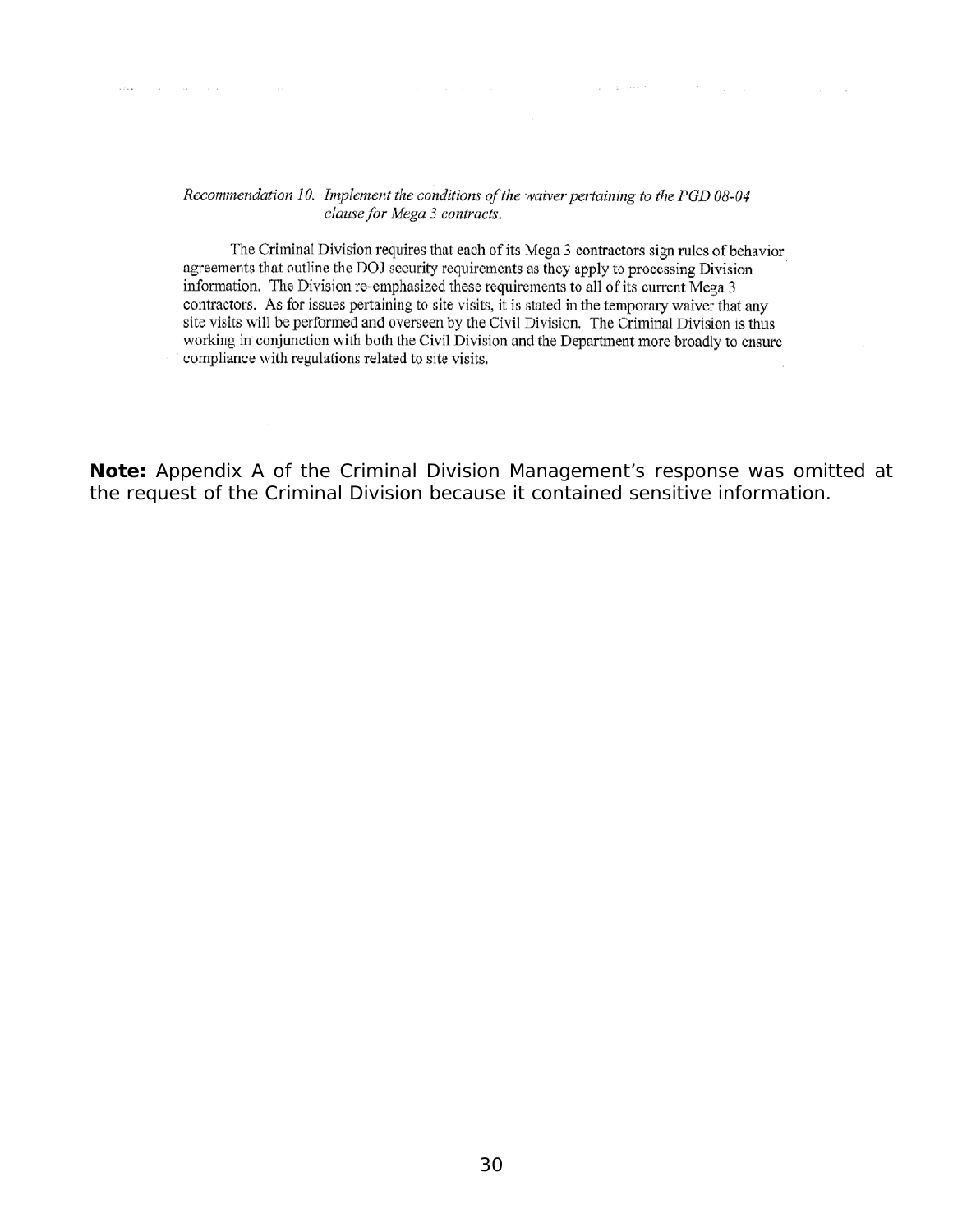# **OFFICE OF THE INSPECTOR GENERAL ANALYSIS AND SUMMARY OF ACTIONS NECESSARY TO CLOSE THE REPORT**

<span id="page-32-0"></span> recommendations and discussed the actions it will implement in response to The OIG provided a draft of this audit report to the Criminal Division and their comments on the findings and recommendations were considered in preparing this Analysis and Summary of Actions Necessary to Close the Report. The Criminal Division's response is incorporated as Appendix III of this report. In its response, the Criminal Division concurred with our our findings.

recommendations and the actions necessary to close the recommendations. We address later in this appendix the specific responses to each of our First, however, we respond to comments in the Criminal Division's response that did not pertain to a specific recommendation.

### **Analysis of the Criminal Division Response**

 less than 2 percent of all Division-owned laptops were found to be non- result of an isolated occurrence several years ago. We do not agree that our Criminal Division is correct that all 10 of the non-compliant laptops were in occurrence several years ago. However, our report is careful not to project In response to our draft audit report, the Criminal Division stated that compliant with encryption requirements and that it believed that this limited encryption-related non-compliance was confined entirely to one section as a audit found that less than 2 percent of all Division-owned laptops were noncompliant. We tested 40 of the 799 Criminal Division-owned laptops and found that 10 out of 40 laptops (25 percent) were not encrypted. The one section, and it may also be correct that this was the result of an isolated the results of our non-statistical sample to the universe of 799 Criminal Division-owned laptops. Similarly, it cannot be assumed that the 759 Criminal Division-owned laptops we did not test are in fact encrypted.

The Criminal Division's response does not discuss the more significant lack of encryption issue we identified with respect to contractor-owned laptops. We reported that seven of the nine contractors we tested processed DOJ data on unencrypted laptops. This is a troubling issue that must be quickly addressed. In addition, our finding on improper baseline configurations was not limited to an isolated occurrence. In fact, two sections were found to have baseline configuration issues.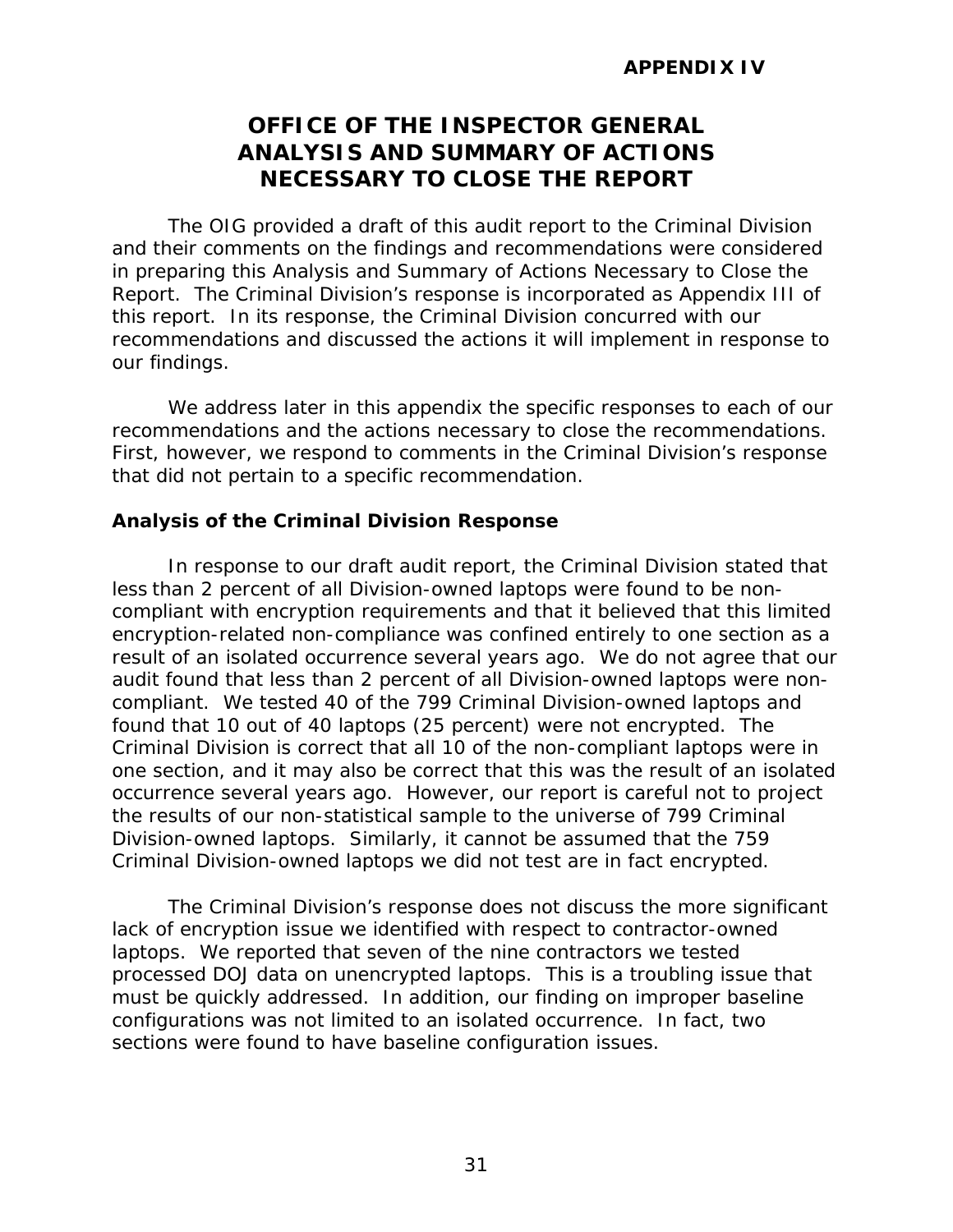# **Summary of Actions Necessary to Close the Recommendations**

- 1. **Resolved.** The Criminal Division concurred with the OIG's laptops are encrypted. This recommendation can be closed when the recommendation to ensure that all current Criminal Division-owned Criminal Division provides relevant SOPs to the OIG for review and evidence of encryption validation for the unencrypted laptops we tested.
- 2. **Resolved.** The Criminal Division concurred with the OIG's Management staff for encryption prior to use. This recommendation can recommendation to provide all laptops to Information Technology be closed when the Criminal Division provides relevant SOPs to us for review and evidence of implementation.
- 3. **Resolved.** The Criminal Division concurred with the OIG's Information Technology Management pursuant to Criminal Division policy.<br>The Criminal Division has stated that it has a plan to correct systemic problems and will conduct routine inventory verifications. This recommendation to formalize laptop encryption procedures to ensure that laptops are appropriately inventoried, encrypted, and processed through recommendation can be closed when the Criminal Division provides relevant SOPs to us for review and evidence of implementation.
- 4. **Resolved.** The Criminal Division concurred with the OIG's Division provides relevant SOPs to us for review, evidence of recommendation to ensure that the Information Technology Management staff approves baseline configurations using DOJ standards on all laptops used for DOJ processing. The Criminal Division stated that the laptops we identified have been re-imaged and verified to be consistent with DOJ requirements. This recommendation can be closed when the Criminal implementation, and evidence that the indentified non-compliant laptops have been re-imaged in accord with DOJ requirements.
- 5. **Resolved.** The Criminal Division concurred with the OIG's recommendation to ensure that a record of encryption is maintained for all Criminal Division-owned laptops. This recommendation can be closed when the Criminal Division provides relevant SOPs and documentation of encryption record implementation.
- 6. **Resolved.** The Criminal Division concurred with the OIG's recommendation to enhance procedures for ensuring that the official inventory database, ARGIS, maintains accurate and reliable information for all Criminal Division-owned laptop computers. This recommendation